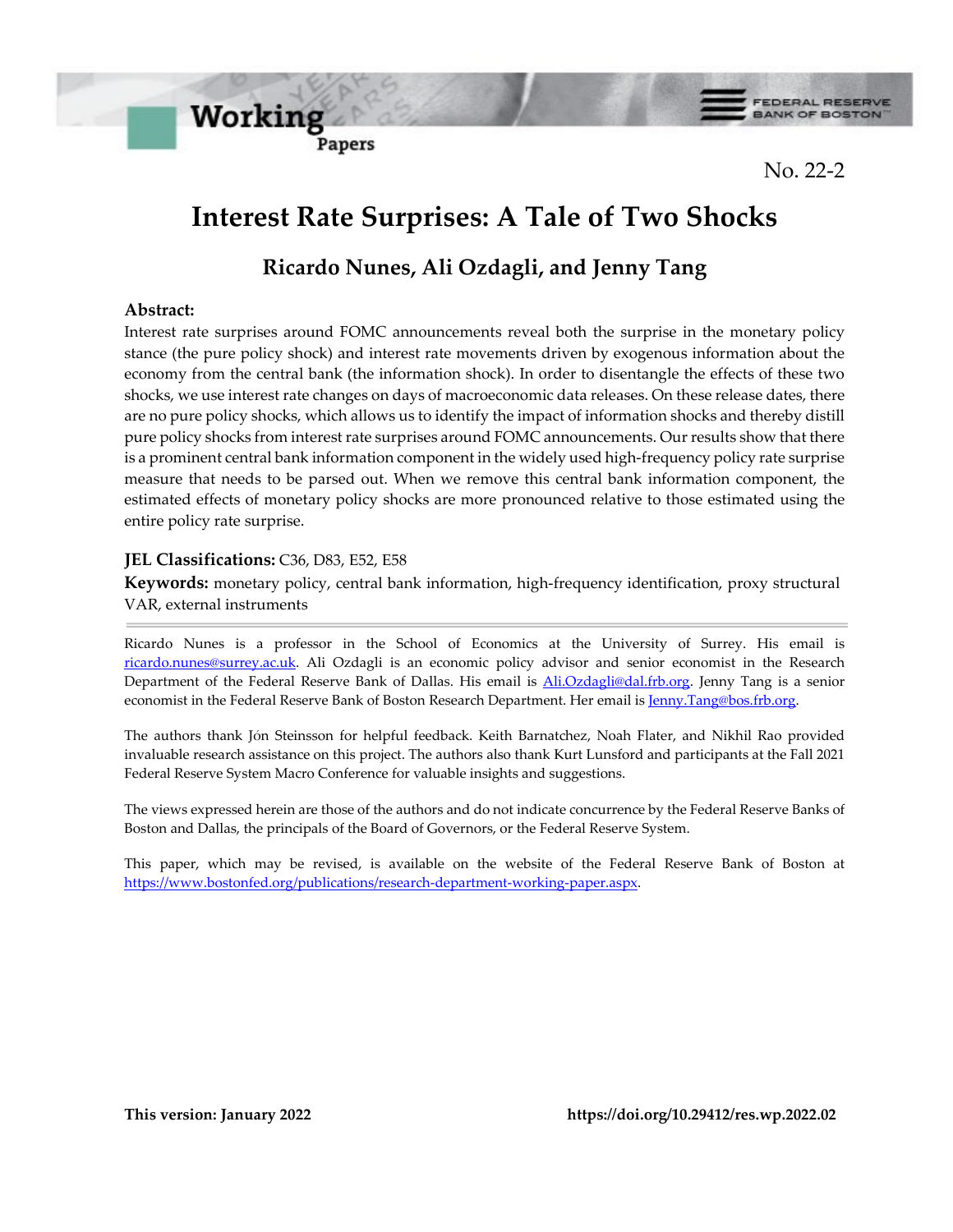## 1 Introduction

How to properly identify monetary policy shocks and their effects is a classic question in macroeconomics [\(Sims](#page-32-0) [1980;](#page-32-0) [Bernanke and Blinder](#page-26-0) [1992;](#page-26-0) [Christiano, Eichenbaum, and Evans](#page-27-0) [2005\)](#page-27-0). To do so, one must first isolate the policy surprise by parsing out the anticipated component of policy changes. Second, it must be taken into account that such surprises in monetary policy rates are likely to stem from a combination of the policy stance itself and new information about the central bank's outlook on the economy [\(Romer and Romer](#page-31-0) [2000\)](#page-31-0), each of which can have a very different effect on the economy.

There is now a large literature using high-frequency interest rate changes measured around FOMC announcements in event-study frameworks to identify the effects of monetary pol-icy shocks. This literature starts with [Kuttner](#page-30-0) [\(2001\)](#page-30-0) and Gürkaynak, Sack, and Swanson [\(2005c](#page-29-0)[,b\)](#page-29-1). A more recent very important development in the literature involves using this method to construct external instruments to identify monetary policy shocks in vector autoregressions (VARs), as done in [Gertler and Karadi](#page-29-2) [\(2015\)](#page-29-2) based on the methodology of [Montiel Olea, Stock, and Watson](#page-31-1) [\(2021\)](#page-31-1) and [Mertens and Ravn](#page-30-1) [\(2013\)](#page-30-1). This methodology improves on previous structural decompositions of VAR residuals, including, for instance, the commonly used Cholesky decomposition. Other external instruments that have been used include those based on narrative approaches (for example, [Romer and Romer](#page-32-1) [2004\)](#page-32-1).<sup>[1](#page-1-0)</sup>

Despite the recent advances in the literature, these interest rate surprises can still capture both surprises to financial markets due to deviations of a central bank's policy actions from ones that are consistent with its usual rule and surprises due to a central bank's reactions to its private assessment of the economic outlook. In the former case, a negative interest rate surprise is expansionary, whereas in the latter case the same surprise can be contractionary, because the central bank communicates a negative economic outlook and the interest rate

<span id="page-1-0"></span><sup>1</sup>Both of these types of instruments have been developed for other countries. For instance, for the United Kingdom, Cloyne and Hürtgen [\(2016\)](#page-27-1) build a narrative measure, and [Cesa-Bianchi, Thwaites, and Vicondoa](#page-27-2) [\(2020\)](#page-27-2) consider high-frequency identification.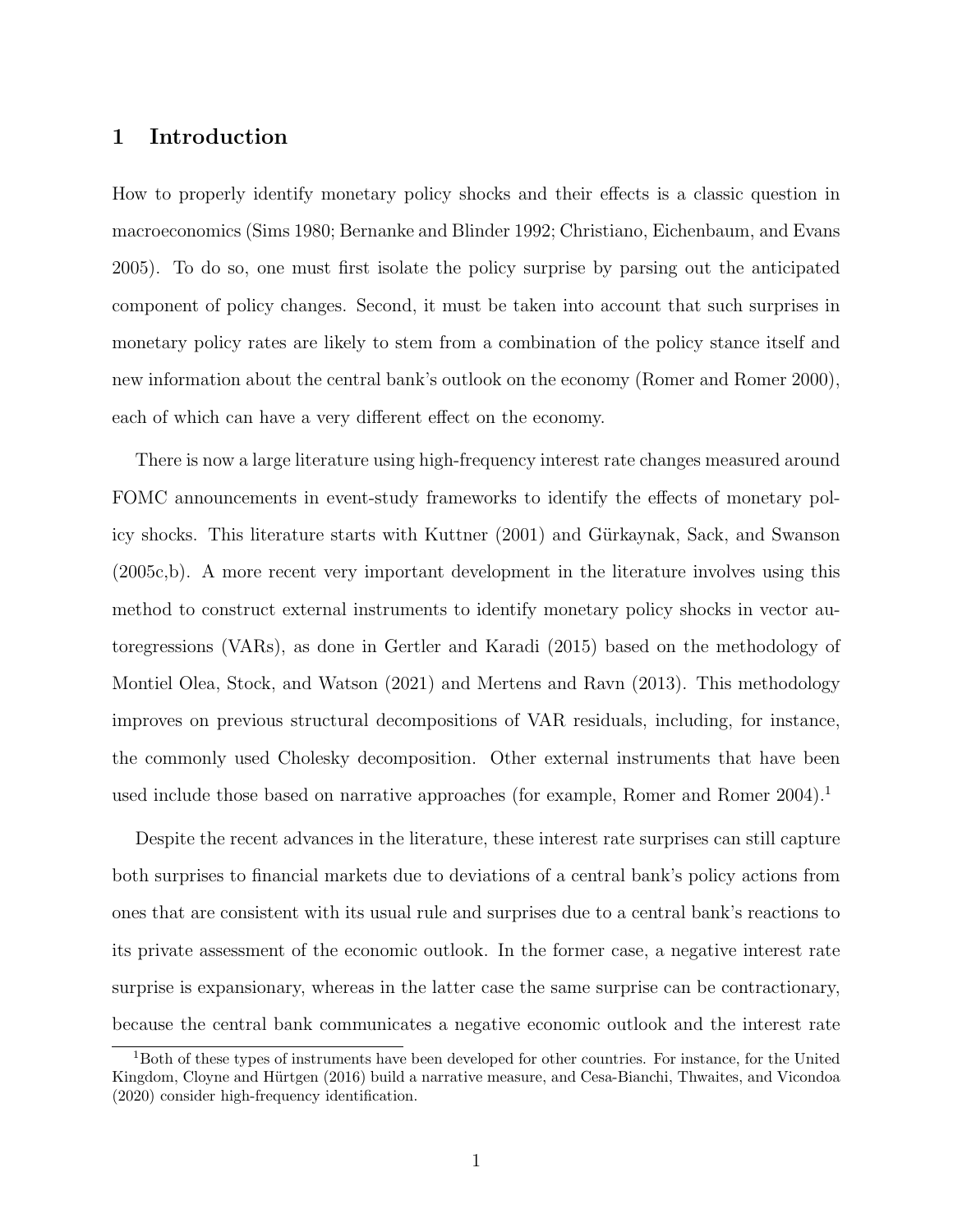must be reduced to combat economic weakness. Hence, the external instruments widely used in the literature do not distinguish between these two channels that lead to different effects on economic activity and can result in price and other empirical puzzles. The literature commonly refers to these two channels as central bank information versus pure monetary policy shocks, as well as Delphic versus Odyssean guidance.[2](#page-2-0)

This paper contributes to the recent literature on this topic by using information on changes in interest rate expectations around both FOMC announcements and macroeconomic data releases. We combine both types of events in order to distinguish between the information component and the pure monetary policy shock component in the same VAR framework. We have two objectives. First, we aim to obtain pure monetary policy shocks that are clean of central bank information and that can be directly compared with monetary policy shocks in standard models. Second, we aim to analyze the impact of macroeconomic news data releases on interest rates and, more broadly, on the overall economy.

When macroeconomic data are released, this information becomes public and markets parse out how the Federal Reserve will change monetary policy in response to the new data. Thus, market interest rates at maturities covering the subsequent FOMC meetings react immediately and unveil the typical reaction of monetary policy to developments in the economy. These macroeconomic data release dates offer two important advantages. First, on these release days, there are usually no FOMC meetings and, therefore, the movements in interest rates are due to the expected policy response to the data release itself; that is, we identify the endogenous (systematic) component of monetary policy.<sup>[3](#page-2-1)</sup> Second, a macro release day helps identify the effect of such information becoming public, and it is precisely this information effect that we are interested in. For instance, if a release announces that GDP is higher than expected, it is not because productivity jumped on that particular day;

<span id="page-2-0"></span><sup>2</sup>The Delphic and Odyssean terminology is more commonly used in the context of forward guidance at the zero lower bound and the commitment issues that arise in that context. For a discussion, see [Campbell et al.](#page-27-3) [\(2012\)](#page-27-3), [Bodenstein, Hebden, and Nunes](#page-26-1) [\(2012\)](#page-26-1), [Del Negro, Giannoni, and Patterson](#page-28-0) [\(2012\)](#page-28-0), and [Andrade](#page-26-2) [et al.](#page-26-2) [\(2019\)](#page-26-2).

<span id="page-2-1"></span><sup>3</sup>Some data releases coincide with FOMC meetings, and we exclude those from our analysis.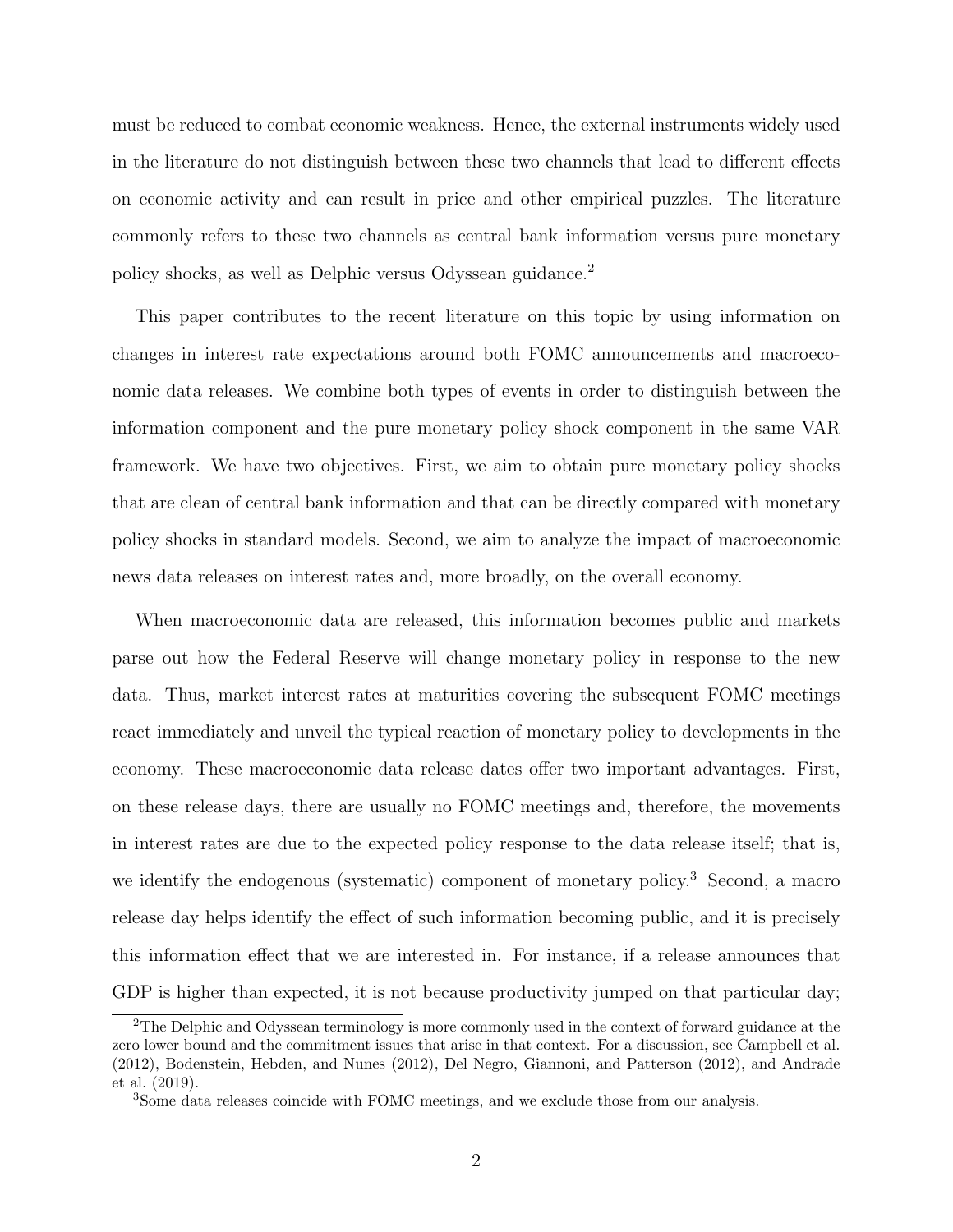rather, productivity already was higher, and that was reflected in the economy. Importantly, however, the macro release day can isolate the effect of this information becoming public, which is analogous to the effect of the central bank's private information about the economy becoming public. Using the interest rate surprises on macro release days, we can identify an information shock and use this shock to purge the information component from interest rate surprises on FOMC announcement days, leaving only the pure monetary policy shock.

Our results imply that interest rate surprises around FOMC announcements have both a pure monetary policy shock and an information shock confounded within them. After the two components are separated, the estimated effects of the pure monetary policy shock are more pronounced than the estimated response to the composite overall FOMC announcement interest rate surprise. We find that a properly identified contractionary monetary policy shock leads to lower inflation, lower economic activity, lower stock prices, and higher bond risk premia, with all of these effects being fairly precisely estimated. The information shock that manifests as a positive interest rate surprise leads to higher prices, higher activity, and dampened responses of bond risk premia and stock prices.

Literature Review  $-$  Our paper is related to the literature using interest rate futures and financial data to identify monetary policy shocks. This approach was introduced by [Kut](#page-30-0)[tner](#page-30-0)  $(2001)$ , [Cochrane and Piazzesi](#page-28-1)  $(2002)$ , [Bernanke and Kuttner](#page-26-3)  $(2005)$ , and Gürkaynak, [Sack, and Swanson](#page-29-0) [\(2005c](#page-29-0)[,b\)](#page-29-1), among others.<sup>[4](#page-3-0)</sup> More recently, [Gertler and Karadi](#page-29-2) [\(2015\)](#page-29-2), [Campbell et al.](#page-27-4) [\(2017\)](#page-27-4), [Nakamura and Steinsson](#page-31-2) [\(2018\)](#page-31-2), and [Paul](#page-31-3) [\(2020\)](#page-31-3) extended this type of analysis by embedding the framework into VARs, making use of more financial data, examining the effects on more variables, and estimating effects over different subsamples.<sup>[5](#page-3-1)</sup>

The literature examining the effect of various macroeconomic announcements on financial

<span id="page-3-1"></span><span id="page-3-0"></span><sup>4</sup>[Rudebusch](#page-32-2) [\(1998\)](#page-32-2) also proposed using futures data to measure monetary shocks.

<sup>5</sup>[Ozdagli](#page-31-4) [\(2017\)](#page-31-4) examines the effects on the cross section of firms. [Hamilton, Pruitt, and Borger](#page-29-3) [\(2011\)](#page-29-3) estimate directly the policy rule that agents use to form their expectations by linking the effects of news on forecasts of both economic conditions and monetary policy. Gilchrist, López-Salido, and Zakrajšek [\(2015\)](#page-29-4) and [Caldara and Herbst](#page-27-5) [\(2019\)](#page-27-5) further stress changes in corporate credit spreads and borrowing costs in the transmission of monetary policy.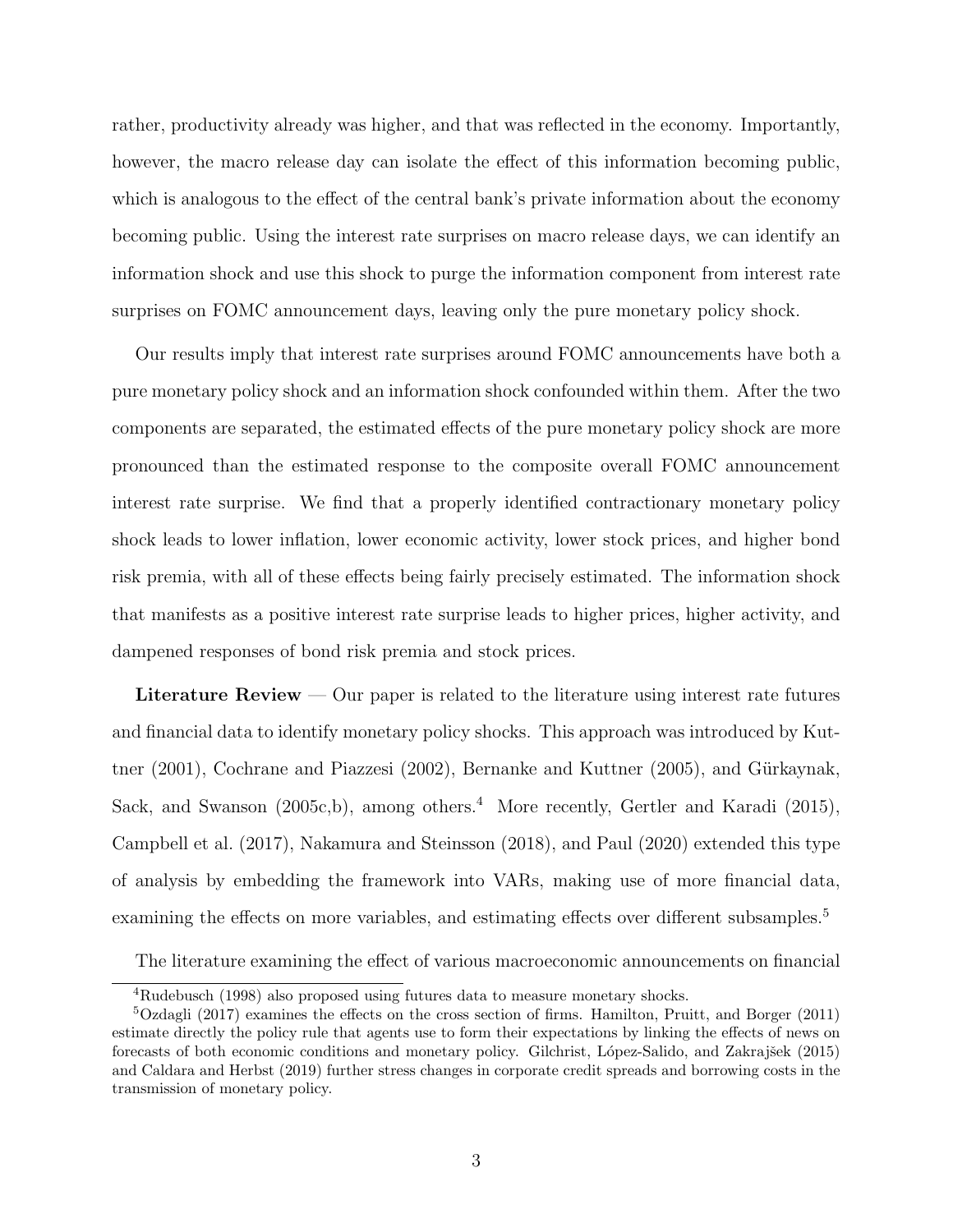markets and the economy is vast (for example, [Boyd, Hu, and Jagannathan](#page-27-6) [2005;](#page-27-6) Gürkaynak, [Sack, and Swanson](#page-29-5) [2005a;](#page-29-5) [Andersen et al.](#page-26-4) [2007;](#page-26-4) [Faust et al.](#page-28-2) [2007;](#page-28-2) [Savor and Wilson](#page-32-3) [2013;](#page-32-3) [Tang](#page-32-4) [2017;](#page-32-4) Gürkaynak, Kisacikoglu, and Wright [2020,](#page-29-6) among others). We contribute to this literature by introducing the use of interest rate movements around these events, not the surprises in the macro announcements themselves, to flexibly identify the effects of exogenous shocks to information about the systematic component of monetary policy. By using this macro announcement interest rate surprise measure in an external instruments VARs, we can decompose monetary and information shocks that occur with policy announcements, an application of macro announcements that is new to the literature.

Our work is also related to the empirical literature on information asymmetry between the central bank and private agents. [Romer and Romer](#page-31-0) [\(2000\)](#page-31-0) show compelling evidence that the Federal Reserve may have more updated, private information on the economy and that the private sector may try to infer such information. [Barakchian and Crowe](#page-26-5) [\(2013\)](#page-26-5) show evidence that the public can use FOMC policy actions to infer the Federal Reserve's private information. [Ellingsen and Soderstrom](#page-28-3) [\(2001\)](#page-28-3), [Tang](#page-32-5) [\(2015\)](#page-32-5), [Mertens](#page-30-2) [\(2016\)](#page-30-2), and [Melosi](#page-30-3) [\(2017\)](#page-30-3) provide theoretical models that explore the information channel (also referred to as the signaling channel).<sup>[6](#page-4-0)</sup>

Several recent papers provide empirical methodologies for separating information and monetary policy shocks. [Cieslak and Schrimpf](#page-27-7)  $(2019)$ , Jarociński and Karadi  $(2020)$ , [An](#page-26-6)[drade and Ferroni](#page-26-6) [\(2021\)](#page-26-6) use sign restrictions to disentangle the two shocks. [Miranda-](#page-31-5)[Agrippino and Ricco](#page-31-5) [\(2021\)](#page-31-5) project the high-frequency surprises on observable measures of central bank information to obtain a pure monetary policy surprise.[7](#page-4-1) Relative to the liter-

<span id="page-4-0"></span><sup>6</sup>[Blinder et al.](#page-26-7) [\(2008\)](#page-26-7) provide an excellent survey on central bank communication. [Hansen and McMahon](#page-29-7) [\(2016\)](#page-29-7) and [Lunsford](#page-30-5) [\(2020\)](#page-30-5) examine the linguistic aspects of central bank announcements. [Lunsford](#page-30-5) [\(2020\)](#page-30-5) and [Stavrakeva and Tang](#page-32-6) [\(2021\)](#page-32-6) identify periods during which information shocks were prominent, namely the early 2000s and the Great Recession, respectively. See also [Mankiw and Reis](#page-30-6) [\(2010\)](#page-30-6) and [Gaspar, Smets,](#page-28-4) [and Vestin](#page-28-4) [\(2010\)](#page-28-4) for a review of models of imperfect information.

<span id="page-4-1"></span><sup>7</sup>See also [Thapar](#page-32-7) [\(2008\)](#page-32-7), [Barakchian and Crowe](#page-26-5) [\(2013\)](#page-26-5), and [Lakdawala](#page-30-7) [\(2019\)](#page-30-7) for works using central bank's information and forecasts. [Altavilla et al.](#page-26-8) [\(2019\)](#page-26-8) use factor analysis to measure monetary policy and quantitative easing in the euro area.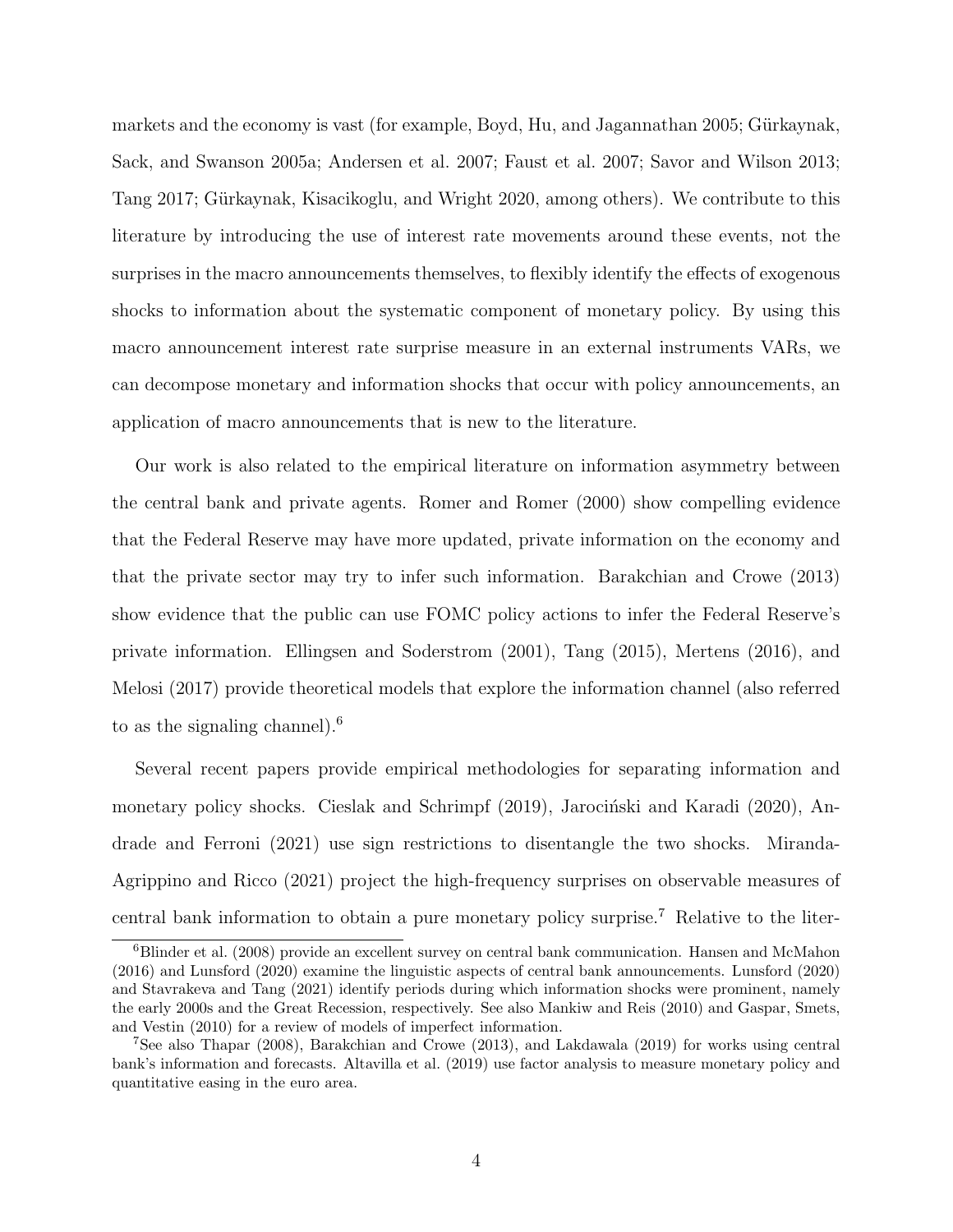ature making use of sign restrictions on stock prices, we note that stock price responses to information shocks and monetary policy shocks have been shown to be of ambiguous sign or to be state-dependent [\(Boyd, Hu, and Jagannathan](#page-27-6) [2005;](#page-27-6) Galí [2014;](#page-28-5) Galí and Gambetti [2015;](#page-28-6) [Lakdawala and Schaffer](#page-30-8) [2019;](#page-30-8) [Yaron, Law, and Song](#page-32-8) [2019;](#page-32-8) [Gardner, Scotti, and Vega](#page-28-7) [2021\)](#page-28-7). More generally, restrictions on these responses of stock prices require certain conditions that may not be met in the data. Relative to the literature making use of central bank forecasts, we do not need to assume that FOMC statements accurately inform the public of the FOMC's expectations.<sup>[8](#page-5-0)</sup> These works are complementary to ours, and our work differs from them by making use of the information content of macro releases.

The remainder of the paper proceeds as follows. In Section [2,](#page-5-1) we describe the identification method and the data. Section [3](#page-12-0) presents the estimated impulse responses along with some robustness checks. Section [4](#page-25-0) concludes.

## <span id="page-5-1"></span>2 Identification Method

This section describes how we estimate responses to FOMC information shocks and monetary shocks using a VAR identified with high-frequency external instruments. Before presenting our methodology, we first illustrate the identification problem and provide a brief discussion of methods used previously in the literature.

To start, consider the following expression describing the behavior of policy rates:

$$
i_t = \phi' X_t + \varepsilon_t^m. \tag{1}
$$

The first term reflects the systematic policy response to a set of economic fundamentals  $X_t$ , while the second term is an exogenous shock to the policy rate that is orthogonal to the systematic response. The fundamentals driving the systematic response can include indicators of current or past economic outcomes or current assessments of future fundamentals.

<span id="page-5-0"></span><sup>8</sup>Section [2.2](#page-10-0) contains more in-depth discussion comparing our method with the ones that use central bank forecasts.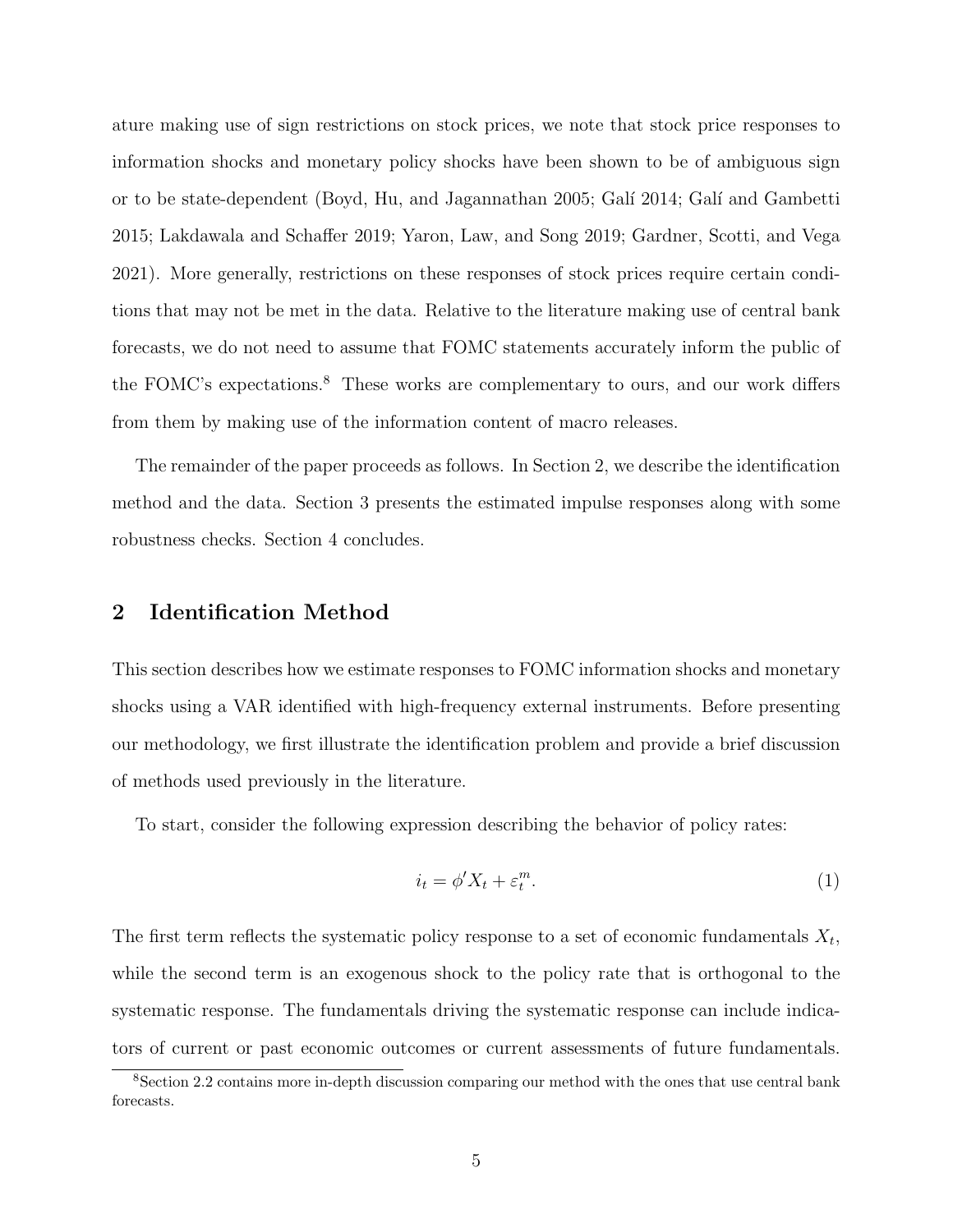According to standard theories, a positive shock to  $\varepsilon_t^m$  should have a contractionary effect on the economy, while a positive shock to beliefs about the economic fundamentals in  $X_t$ may have an expansionary effect.

Some of the earliest works using high-frequency identification to estimate the response of economic variables to the shock  $\varepsilon_t^m$  do so by estimating responses to measures that capture changes in expected policy rates that are measured in tight windows around FOMC announcements.<sup>[9](#page-6-0)</sup> Because it's measured around the announcement of a policy decision, the policy shock  $\varepsilon_t^m$  is certainly reflected in these high-frequency interest rate surprises. However, one assumption that is crucially needed in this case is that these interest rate surprises do not also contain a change in beliefs about the systematic response component of policy,  $\phi' X_t$ , or the so-called information component of interest rate surprises. Despite the measurement of these surprises in a tight window around FOMC announcements, the interest rate surprises can contain an information component if financial market participants interpret the announcement itself as revealing information about the systematic component of monetary policy. Indeed, several recent papers present evidence suggesting that this information component is present in the form of estimated responses to interest rate surprises that are opposite of those predicted by theory.[10](#page-6-1)

One proposed solution to this problem is to proxy FOMC information shocks using the part of interest rate surprises that is correlated with changes in central bank forecasts and/or private forecasts, and to proxy the monetary shock using the orthogonal residual component of interest rate surprises (see [Campbell et al.](#page-27-4) [2017;](#page-27-4) [Miranda-Agrippino and Ricco](#page-31-5) [2021\)](#page-31-5). This approach presumes that FOMC announcements accurately communicate central bank forecasts to markets. Another strategy for dealing with this issue, proposed by Jarocinski [and Karadi](#page-30-4) [\(2020\)](#page-30-4), is to use both interest rate surprises and stock price changes over the

<span id="page-6-0"></span><sup>&</sup>lt;sup>9</sup>See [Kuttner](#page-30-0) [\(2001\)](#page-30-0), [Bernanke and Kuttner](#page-26-3) [\(2005\)](#page-26-3), and Gürkaynak, Sack, and Swanson [\(2005c\)](#page-29-0). [Gertler](#page-29-2) [and Karadi](#page-29-2) [\(2015\)](#page-29-2) and [Nakamura and Steinsson](#page-31-2) [\(2018\)](#page-31-2) are two more recent examples.

<span id="page-6-1"></span><sup>10</sup>See [Campbell et al.](#page-27-3) [\(2012\)](#page-27-3), [Tang](#page-32-5) [\(2015\)](#page-32-5), [Nakamura and Steinsson](#page-31-2) [\(2018\)](#page-31-2), and [Stavrakeva and Tang](#page-32-6) [\(2021\)](#page-32-6), among others.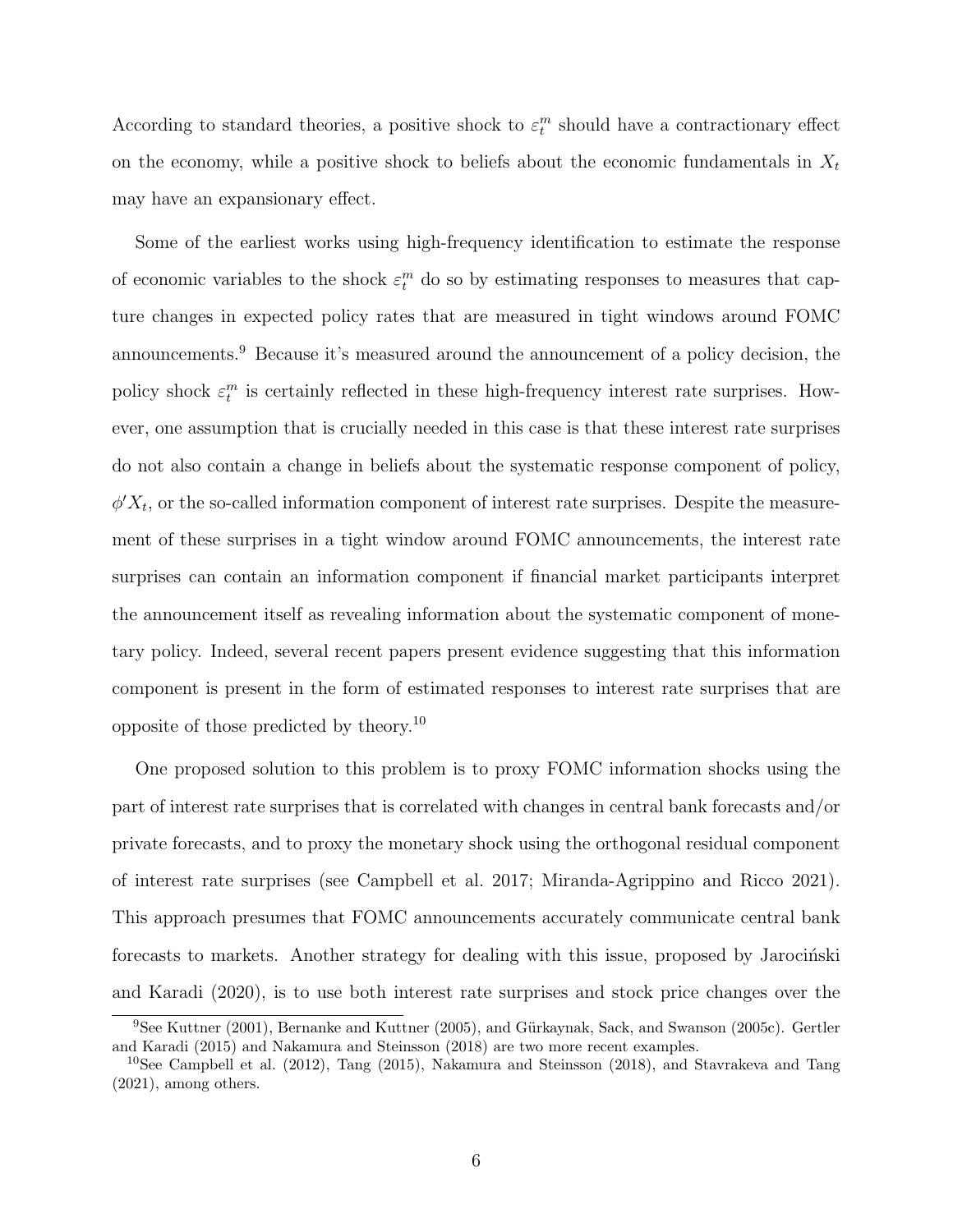same narrow windows around FOMC announcements in combination with sign restrictions to separately identify the effects of monetary shocks and the information component of interest rate surprises. One drawback to this approach is that it requires an assumption that a positive information shock increases stock prices. Standard theory does not necessarily imply that this would be the case, because even if there is a positive effect of good news about economic fundamentals on expected future dividends, the positive reaction of the policy rate also increases the real interest rate applied in discounting those dividends.

Our proposed identification strategy does not rely on these assumptions. Instead it relies on just an assumption that the monetary shock,  $\varepsilon_t^m$ , does not occur outside of FOMC announcements. With this assumption, we can use changes in expected policy rates measured around major macroeconomic news events—specifically, data releases for important economic variables—as external instruments for exogenous changes in only the systematic component of monetary policy. This then allows us to isolate the effects of FOMC information shocks from the effects of monetary shocks, both of which enter into interest rates surprises around FOMC announcements.

To be more precise, we estimate a structural VAR that contains both macroeconomic and financial variables. The reduced form of the VAR is:

$$
y_t = \lambda_1 y_{t-1} + \ldots + \lambda_p y_{t-p} + u_t,
$$

where the residuals  $u_t$  are mean zero with covariance matrix  $\Sigma \equiv E[u_t u_t']$ . These reducedform residuals are linear in the structural shocks,

$$
u_t = [B_p \quad B_{-p}][\varepsilon_t^{p'} \quad \varepsilon_t^{-p'}]',
$$

where we've partitioned the shocks into a vector,  $\varepsilon_t^p$  $_t^p$ , which contains our FOMC information and monetary shocks, and a vector of the remaining shocks  $\varepsilon_t^{-p}$  $t^{p}$ . In order to identify the effects of the shocks  $\varepsilon_t^p$  $_t^p$ , we need to obtain estimates of  $B_p$ .

To do so, we use a method that relies on two main assumptions: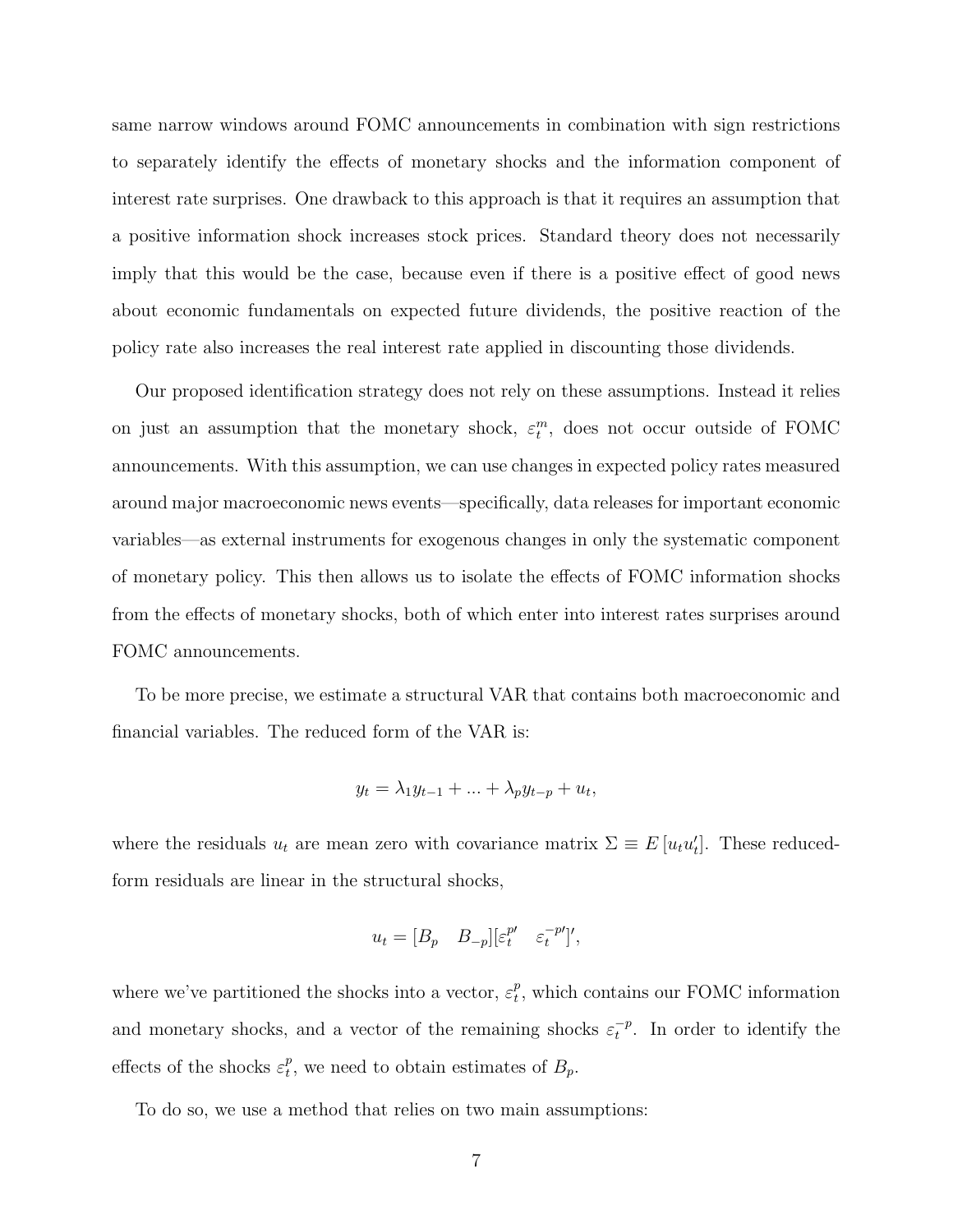1. We have a vector of two instrumental variables  $Z_t$  that satisfies the relevance and exclusion conditions of being correlated with the shocks of interest  $\varepsilon_t^p$  and uncorrelated with the remaining shocks  $\varepsilon_t^{-p}$  $\frac{-p}{t}$ :

<span id="page-8-1"></span>
$$
E\left[Z_t \varepsilon_t^{p'}\right] = \psi \tag{2}
$$

$$
E\left[Z_t \varepsilon_t^{-p'}\right] = 0 \tag{3}
$$

<span id="page-8-2"></span>2. The monetary shock does not affect one of the instrumental variables  $Z_t$ . That is,  $\psi$ contains one zero.

These two assumptions are sufficient for us to recover an estimate of  $B_p$  based on estimates of  $E[Z_t u'_t]$  and  $\Sigma$ .<sup>[11](#page-8-0)</sup> In fact, we show in [A](#page-33-0)ppendix A that, with a normalization of the shocks so that they have a contemporaneous effect of 1 on one of the variables in the VAR, the estimates for  $B_p$  can be obtained from IV regressions involving the reduced-form residuals, analogous to the case of a single shock in [Gertler and Karadi](#page-29-2) [\(2015\)](#page-29-2) or [Miranda-Agrippino](#page-31-5) [and Ricco](#page-31-5) [\(2021\)](#page-31-5).

More specifically, suppose that, without loss of generality, we arrange the structural shocks, instrumental variables, and VAR variables such that (1) the first shock is the information shock and the second is the monetary shock, (2)  $Z_{1,t}$  is the instrument that is uncorrelated with the monetary shock, and (3)  $y_{1,t}$  is the variable upon which the shocks have a contemporaneous effect of 1. Then the response of variable  $j \neq 1$  to the information shock is given by the following IV estimates of reduced-form residual  $j$  regressed on the first residual instrumented by  $Z_{1,t}$ :

$$
B_{j1} = \frac{E\left[Z_{1,t}u_{j,t}\right]}{E\left[Z_{1,t}u_{1,t}\right]}.
$$

This is just as in the single shock case.

The response of variable  $j$  to the monetary shock is given by the following IV estimates of reduced-form residual j regressed on the first residual now instrumented by a transformed

<span id="page-8-0"></span> $11$ This method was used to decompose interest rate surprises into shocks to the current policy rate ("target") shocks) and to expected future policy rates ("path" shocks) in [Lakdawala](#page-30-7) [\(2019\)](#page-30-7).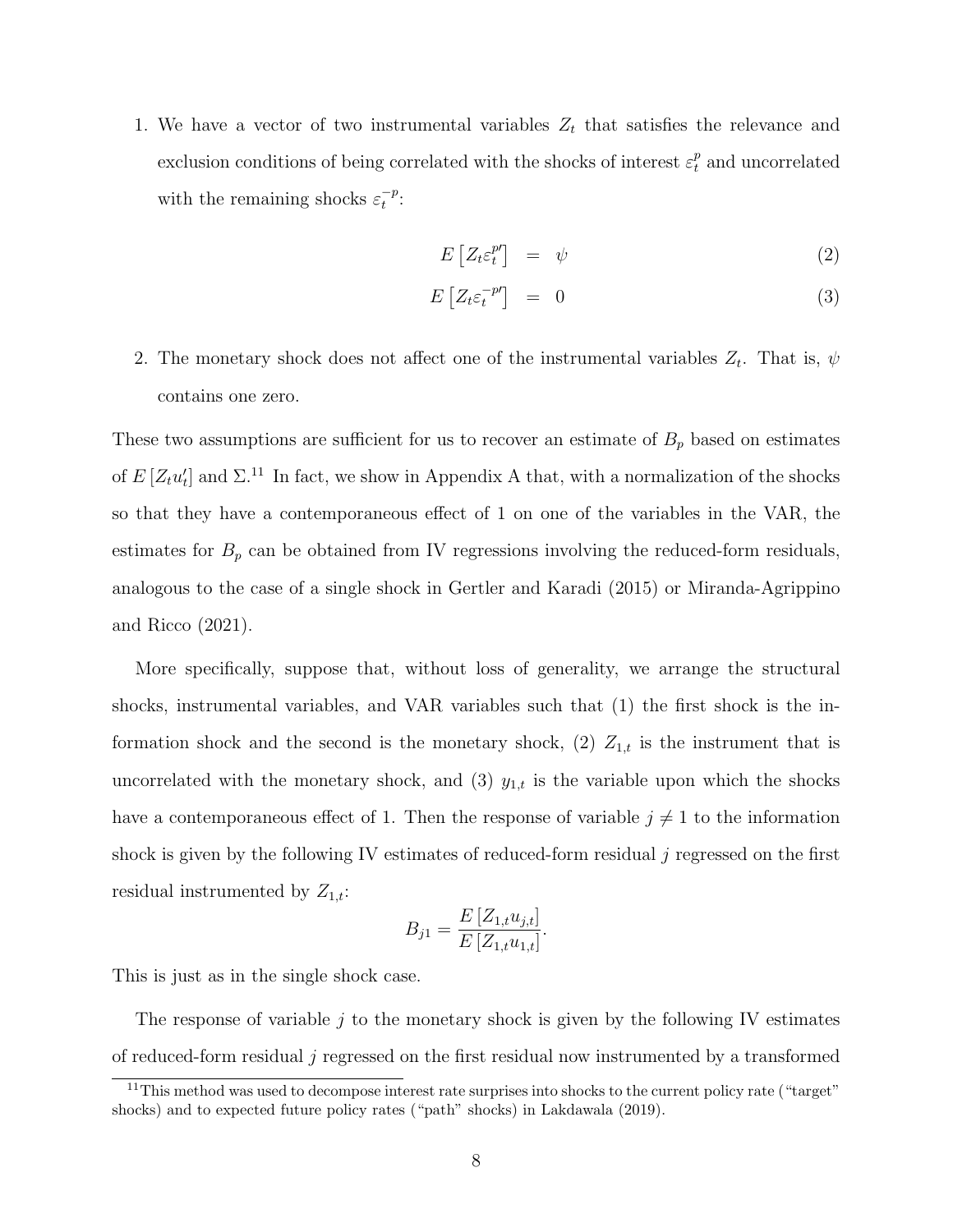instrumental variable  $\tilde{Z}_{2,t}$  that is  $Z_{2,t}$  purged of the identified information shock:

$$
B_{j2} = \frac{E_t \left[ \tilde{Z}_{2,t} u_{j,t} \right]}{E_t \left[ \tilde{Z}_{2,t} u_{1,t} \right]} \quad \text{where } \tilde{Z}_{2,t} \equiv Z_{2,t} - \frac{E \left[ Z_{2,t} \varepsilon_{1,t} \right]}{E \left[ \varepsilon_{1,t}^2 \right]} \varepsilon_{1,t}.
$$

The identified information shock itself is given by:

$$
\varepsilon_{1,t} = \frac{B_1'\Sigma^{-1}}{B_1'\Sigma^{-1}B_1}u_t.
$$

We now describe how we construct instrumental variables that satisfy our two main assumptions.

#### 2.1 High-Frequency Instruments

The first instrument is the change in the three-month-ahead federal funds rate future (FF4) in the one-hour window around scheduled FOMC announcements. This instrument captures the change in the expected average federal funds rate level over the third calendar month out from the day of the announcement, a horizon that typically also covers the following FOMC meeting and thus captures near-term forward guidance.<sup>[12](#page-9-0)</sup> As discussed above, this instrumental variable is correlated with both the information shock and monetary shock.

The second instrument is the change in the same FF4 future on the days of releases of two major labor market reports: the Bureau of Labor Statistics' monthly employment report, which contains the unemployment rate and the widely followed change in nonfarm payrolls, and the Department of Labor's weekly unemployment claims report.[13](#page-9-1) To maintain our assumption that monetary shocks do not enter into these labor market news interest rate surprises, we exclude days on which there were coincident FOMC announcements. Instead, the interest rate surprises that occur during these labor market announcements reflect the

<span id="page-9-0"></span> $12$ The choice of this particular interest rate future follows [Gertler and Karadi](#page-29-2) [\(2015\)](#page-29-2) and Jarociński and [Karadi](#page-30-4) [\(2020\)](#page-30-4). These futures also contain risk premia but [Piazzesi and Swanson](#page-31-6) [\(2008\)](#page-31-6) show that using high-frequency differences in these prices effectively cleans out risk premia, which predominantly vary at lower frequencies.

<span id="page-9-1"></span><sup>&</sup>lt;sup>13</sup>Note that we are not using the commonly used surprises in these macroeconomic data releases themselves, but rather the interest rate changes around these announcements.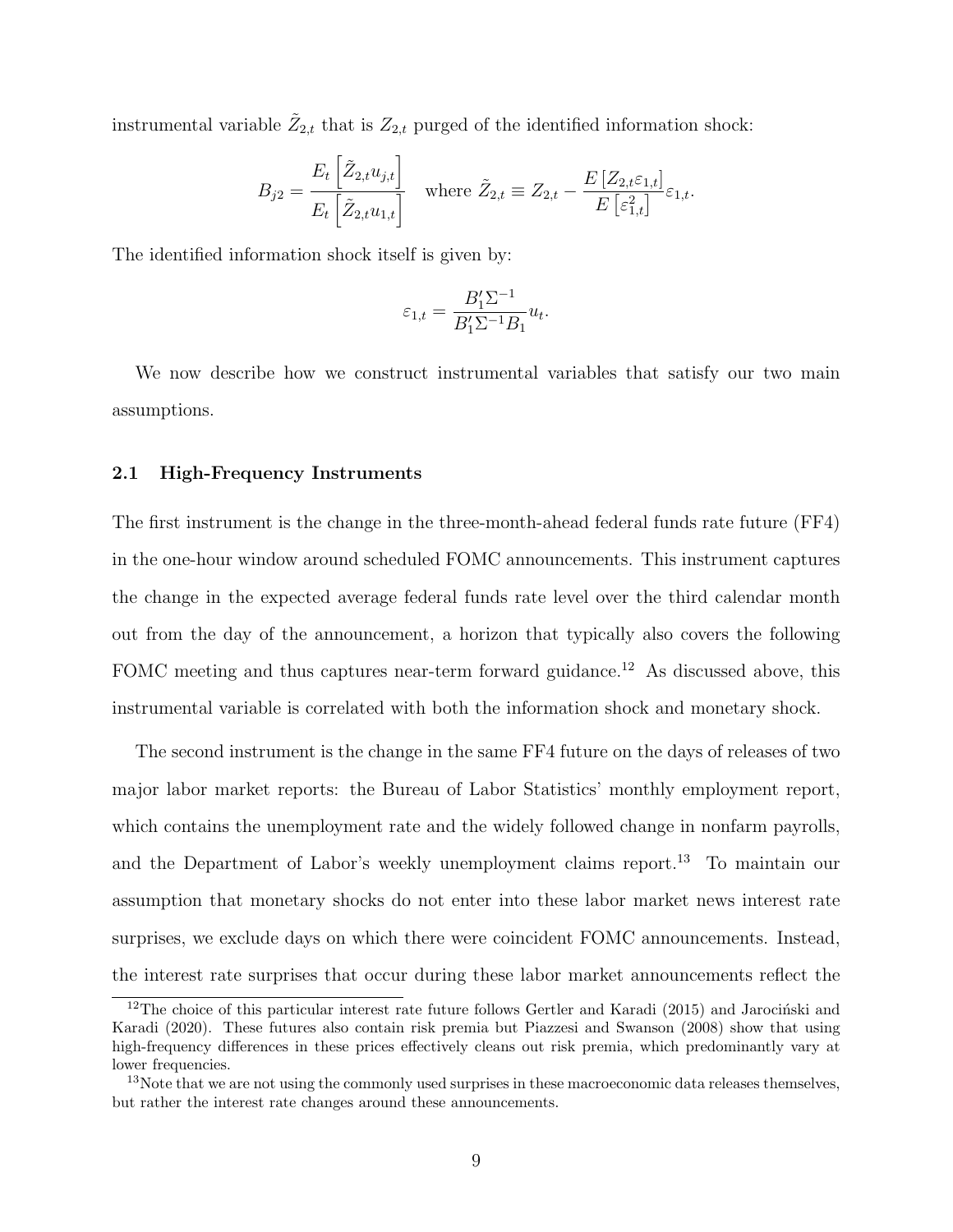change in the expected policy rate as a result of new information about the economy in the form of this macro release. Importantly, despite being driven by news about other economic variables, we argue, this instrument is not correlated with other shocks to the economy, such as direct shocks to labor markets, because these announcements merely reveal information about labor market outcomes that had already occurred over the past month.

We focus on labor market news because this contains the change in nonfarm payrolls, which is one of the most watched indicators by financial markets, on par with FOMC an-nouncements (see Table [A1](#page-38-0) in Appendix [B\)](#page-38-1). We later present results of robustness checks in which we include a wider range of macro announcements, including those for GDP, inflation indicators, business and consumer confidence indicators, and house sales (see again Table [A1](#page-38-0) for the full list).

#### <span id="page-10-0"></span>2.2 Intuition and Comparison with Previous Literature

With the instruments defined, we can now provide some clear economic intuition for this identification strategy. Recall that the main problem faced when using methods involving high-frequency interest rate surprises around FOMC announcements to identify monetary shocks is that these surprises are contaminated by shocks to information about the systematic component of policy. Rather than using proxies for FOMC private information to "clean" the information shock from FOMC announcement interest rate surprises, as is done by, for example, [Campbell et al.](#page-27-4) [\(2017\)](#page-27-4) and [Miranda-Agrippino and Ricco](#page-31-5) [\(2021\)](#page-31-5), we clean an identified information shock out of these FOMC announcement surprises, where the information shock is itself identified using high-frequency macro announcement interest rate surprises.

Finally, we highlight a few key aspects of this identification strategy. First, unlike the earlier literature that examines the response of variables to macroeconomic surprises, defined as the actual releases of macroeconomic variables less forecasts for those variables, we do not use these surprises in the macroeconomic variables as our instruments. Our measure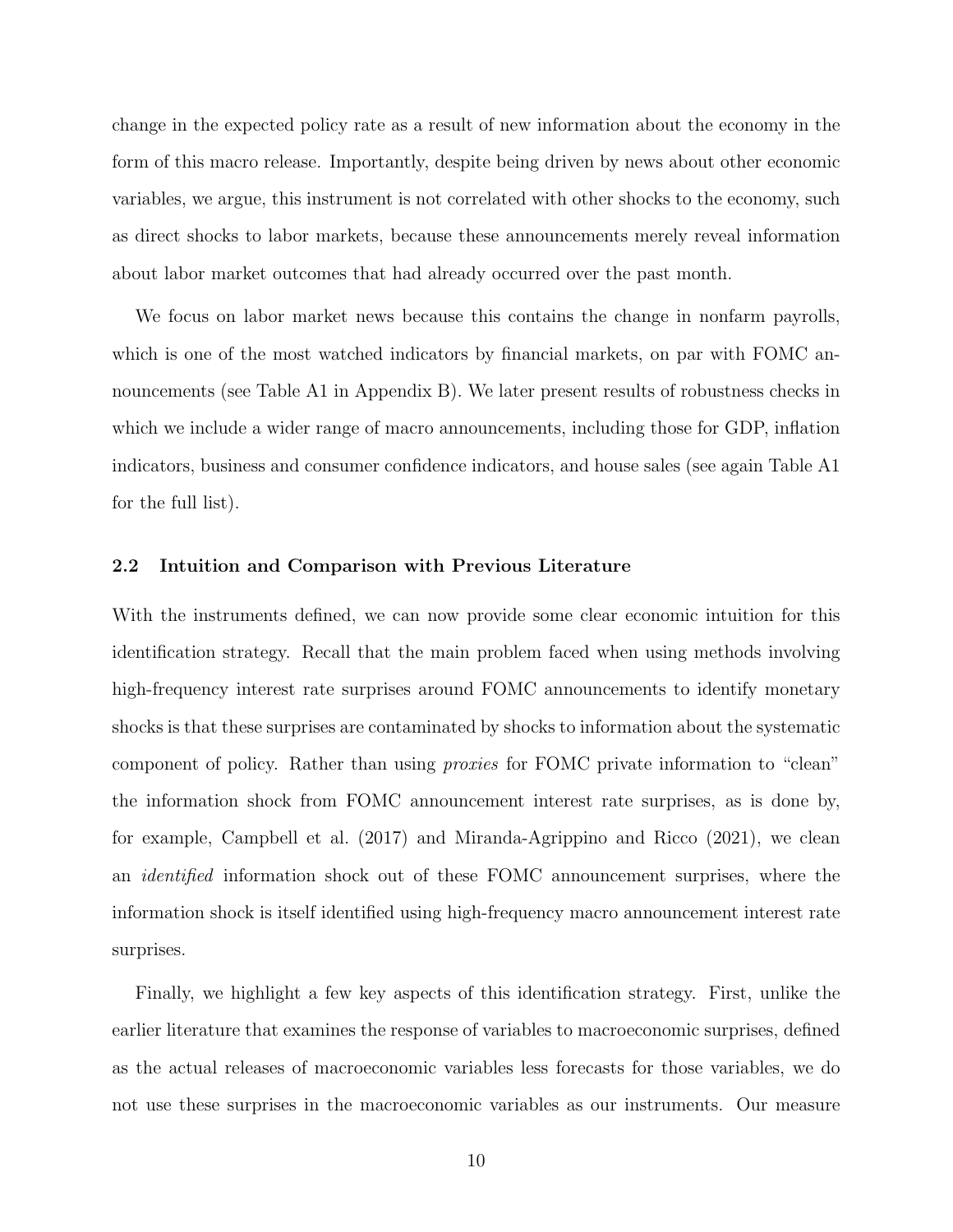instead captures the movements in market expectations of future interest rates around these announcements. And to our knowledge, this measure is not used in previous work that identifies the effects of either pure policy or information shocks.<sup>[14](#page-11-0)</sup> This, in our view, is a more direct and flexible measure of changes in expectations of the systematic component of policy whose validity does not rely on particular assumptions about the functional form of this systematic response.

Second, our estimated responses to the information shock implicitly assume that the information shock is one dimensional in the sense that, regardless of whether the information about the systematic component of policy comes from the FOMC announcement or labor market news, this information has the same effect on the rest of the economy. This implies that we are identifying the responses to exogenous changes in a one-dimensional composite measure of the systematic monetary policy response, which in actuality can be driven by separate shocks, such as those to demand or supply. This means that the responses that we identify will be an average of the responses to shocks to information about each individual underlying shock.[15](#page-11-1)

In order to identify multiple information shocks using our strategy, we could isolate events during which only information about specific economic shocks is conveyed. Then, we would use these events to expand our set of instrumental variables and to make further zero assumptions on the  $\psi$  matrix in equation [\(2\)](#page-8-1) that are analogous to Assumption [2](#page-8-2) above. However, this is difficult to achieve with announcements of macroeconomic outcomes, since measured outcomes tend to be equilibrium variables—such as employment, output, or various prices that are affected by all economic shocks. Instead, it may be better to expand the set of interest rate surprises to more macro announcements while incorporating a sign restriction on the  $\psi$  matrix in equation [\(2\)](#page-8-1) rather than adding further zero restrictions, thus creating a

<span id="page-11-0"></span><sup>14</sup>[Ozdagli and Velikov](#page-31-7) [\(2020\)](#page-31-7) use the change in policy expectations around inflation and employment data releases in a study of the monetary policy exposure of firms' stock prices.

<span id="page-11-1"></span><sup>&</sup>lt;sup>15</sup>As will be presented later, the responses to information shocks have properties similar to responses to demand shocks, suggesting that demand shocks have a dominant role in this composite.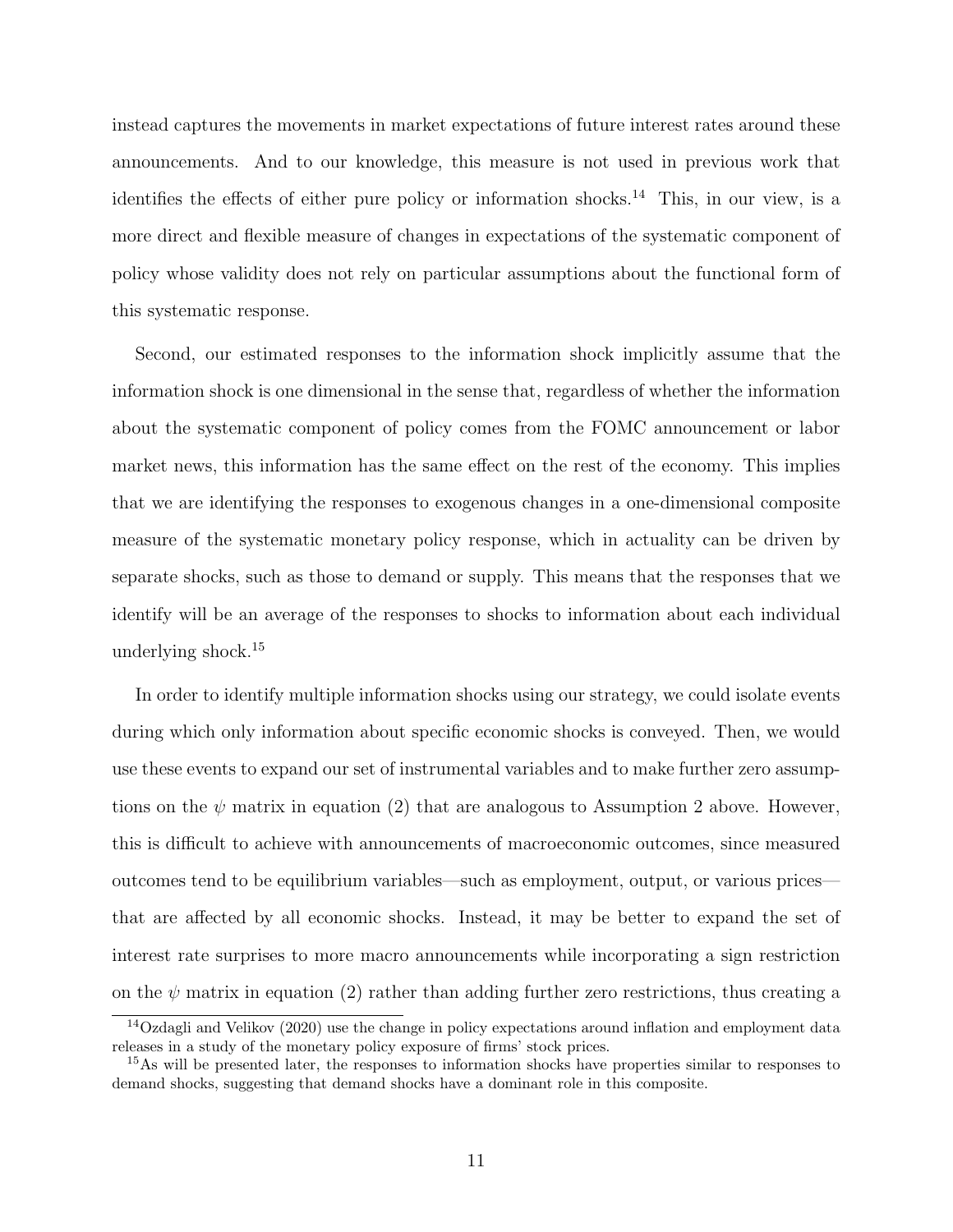<span id="page-12-0"></span>hybrid method that incorporates the ones in this paper and in Jarocinski and Karadi [\(2020\)](#page-30-4). We leave this approach for future work.

### 3 Impulse Responses

This section summarizes the results from our benchmark VAR model and robustness tests. Our benchmark model uses the identification method discussed in the preceding section with both FOMC announcement and labor market news interest rate surprises as instrumental variables. This VAR includes the one-year Treasury yield, the personal consumption expenditures price index (PCE) in logarithms, the industrial production index in logarithms, the excess bond premium (EBP) from Gilchrist and Zakrajšek [\(2012\)](#page-29-8), and cumulative (dividendinclusive) returns on the S&P 500 index in logarithm. These last two variables summarize financial conditions in the economy. The EBP is the component of the average spread between corporate bond yields and matched-duration synthetic risk-free rates that remains after the contribution of expected default risk is removed. Accordingly, [Gertler and Karadi](#page-29-2) [\(2015\)](#page-29-2) interpret the EBP as a measure of the spread between yields on private versus public debt that is due purely to financial market frictions. Gilchrist and Zakrajšek [\(2012\)](#page-29-8) show that the EBP has strong forecasting ability for economic activity. The reaction of stock prices to monetary policy has become a very popular research topic in macroeconomics and finance since the publishing of work by [Bernanke and Kuttner](#page-26-3) [\(2005\)](#page-26-3). Moreover, we use the responses of stock prices to the information and monetary shocks to compare our identification method with the sign restrictions imposed in Jarocinski and Karadi [\(2020\)](#page-30-9).

We estimate the VAR at a monthly frequency with 12 lags using Bayesian methods with standard macroeconomic priors whose tightness is chosen by the procedure of [Giannone,](#page-29-9) [Lenza, and Primiceri](#page-29-9) [\(2015\)](#page-29-9), as in [Miranda-Agrippino and Ricco](#page-31-5) [\(2021\)](#page-31-5).<sup>[16](#page-12-1)</sup> We aggregate

<span id="page-12-1"></span><sup>&</sup>lt;sup>16</sup>More specifically, this procedure uses Minnesota, sum-of-coefficients, and dummy-initial-observation priors. The hyperparameters are chosen to maximize the marginal likelihood. [Giannone, Lenza, and Primiceri](#page-29-9) [\(2015\)](#page-29-9) show that this method improves the accuracy of impulse response estimates relative to a VAR estimated with a flat (uninformative) prior.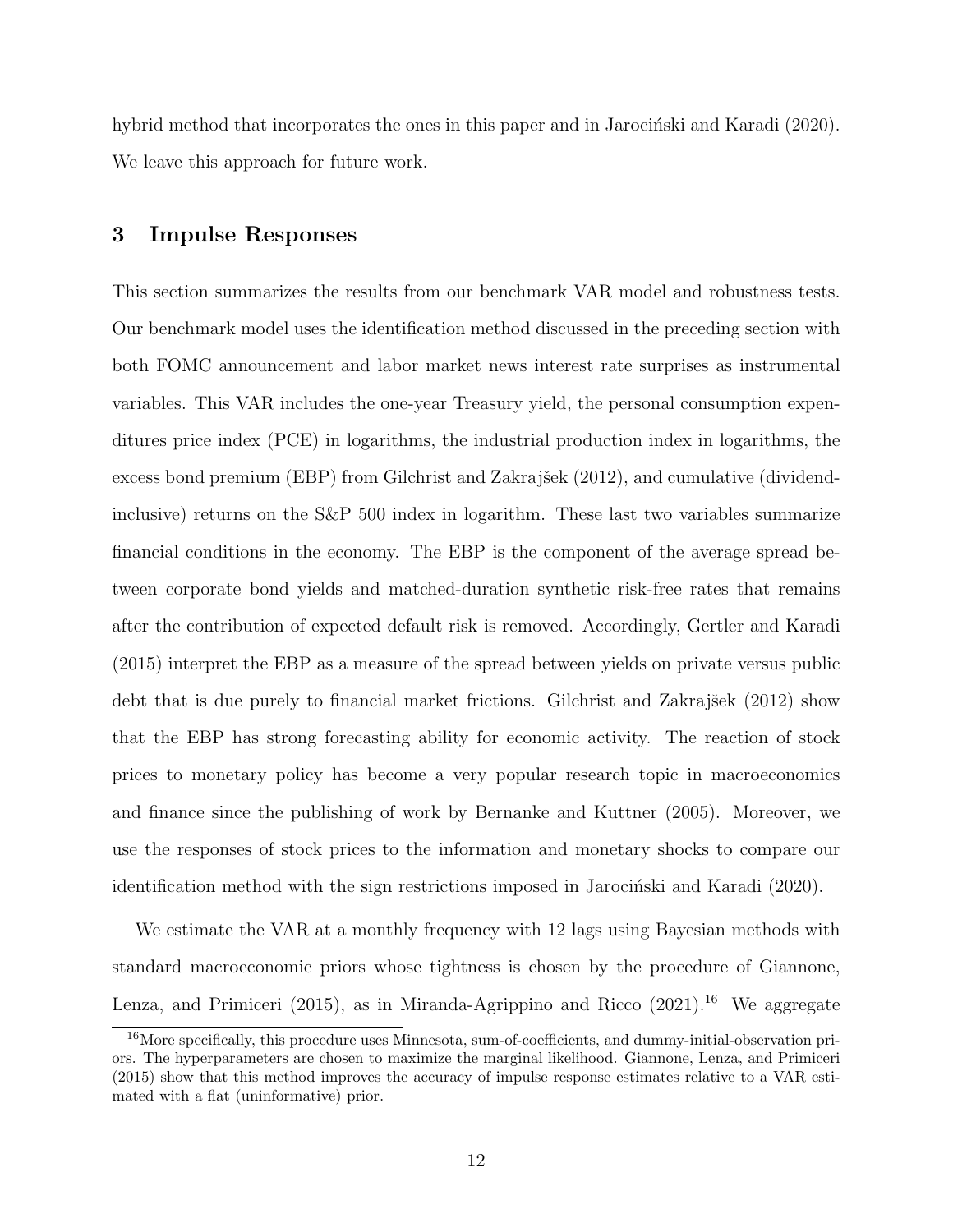our high-frequency instruments to the monthly frequency using the method of [Gertler and](#page-29-2) [Karadi](#page-29-2) [\(2015\)](#page-29-2), which takes into account the timing of the surprise within the month.<sup>[17](#page-13-0)</sup> The VAR is estimated over the January 1980 through January 2019 period, while the instrument sample is February 1990 through January 2019.

The left (right) panel of Figure [1](#page-14-0) shows the dynamic response of the variables in our VAR to a pure policy (information) shock that increases the one-year Treasury yield by 1 percentage point. As a check to ensure that the instruments are relevant, we present the F-statistics from the first-stage regressions of the one-year Treasury yield reduced-form VAR residuals on labor market news interest rate surprise and the FOMC announcement surprise cleaned of the identified information shock. We find F-statistics of 10 and 142, respectively. Both of these values are at least as high as the threshold of 10 suggested by [Stock, Yogo,](#page-32-9) [and Wright](#page-32-9) [\(2002\)](#page-32-9), thus indicating that the instruments are not overly weak.

Overall, these impulse responses are very intuitive: Both the pure policy shock and the information shock lead to higher short-term Treasury yields. However, their effects on other variables differ significantly. The pure policy shock decreases consumer prices and production, consistent with the conventional implications of a tighter monetary policy. The EBP increases substantially in response to a pure policy shock, which is consistent with the argument that such a shock would tighten the credit market conditions. Lastly, stock prices react very negatively to pure policy shocks, which is expected because pure policy shocks increase the discount rate and decrease future cash flows [\(Bernanke and Kuttner](#page-26-3) [2005\)](#page-26-3). On the other hand, the information shock reveals new positive information about the economy, which leads to increases in consumer prices and production. The EBP response is slightly negative, as the increased optimism about economic conditions more than offsets the tighter credit conditions generated by higher interest rates. Lastly, stock prices have a small positive reaction to the information shock because the negative effect of higher discount rates is

<span id="page-13-0"></span><sup>&</sup>lt;sup>17</sup>More specifically, the monthly surprises are an average over the month of a 31-day moving sum of daily surprises.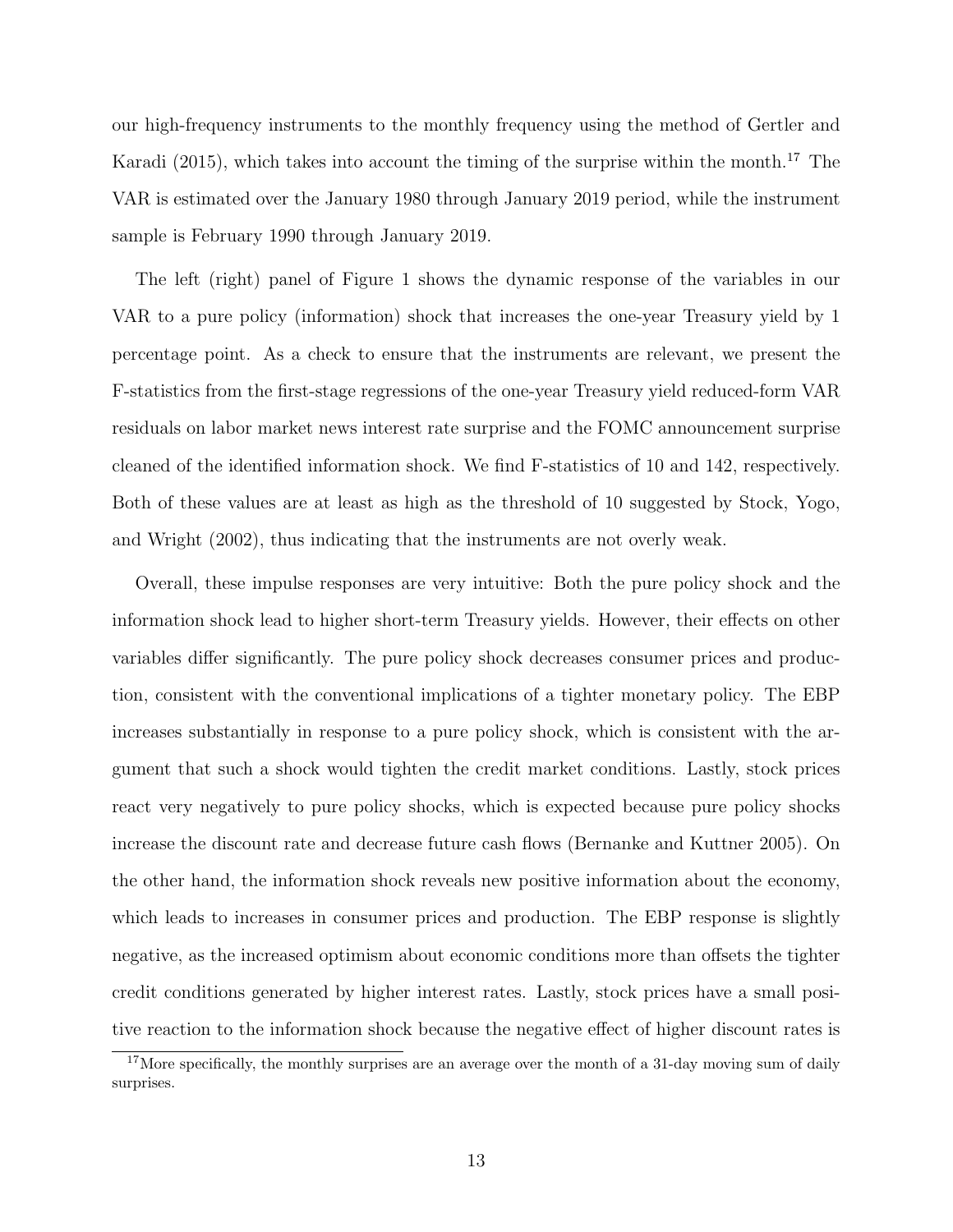<span id="page-14-0"></span>

Figure 1: Impulse responses to monetary and information shocks

Note: Shaded areas denote posterior coverage bands for the 16th to 84th percentiles (darker gray) and the 5th to 95th percentiles (lighter gray). Responses to the information shock are identified using an instrument based on changes in the FF4 futures price on the days of labor market news (excluding days that overlap with FOMC announcements). Responses to the monetary shock are identified using an instrument based on the component in changes in the FF4 futures price over a one-hour window around FOMC announcements that is orthogonal to the identified information shock.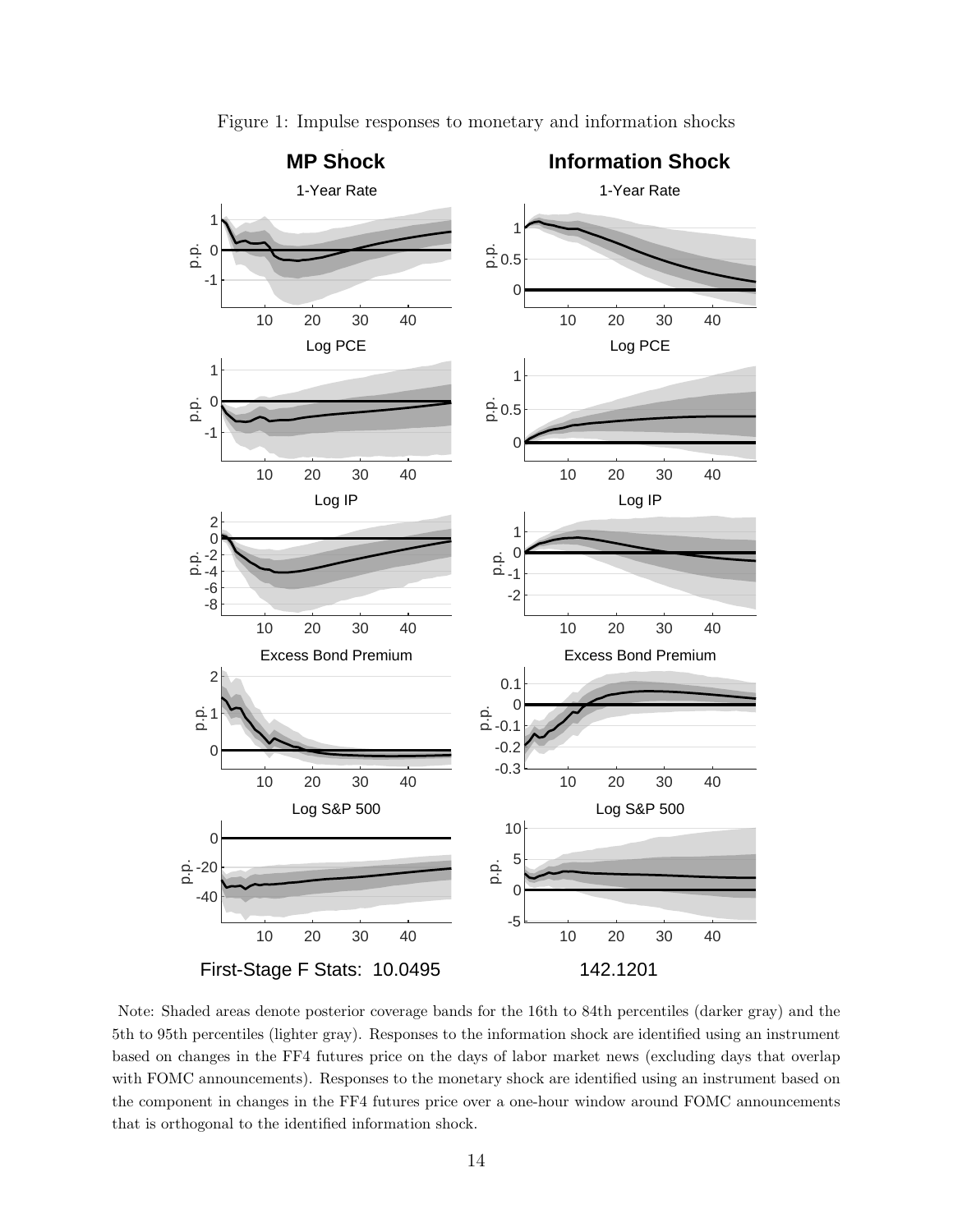slightly dominated by the higher expected future cash flows due to positive news about the economy. Note that we obtain this result without imposing the restriction of a positive stock price response to identify information shocks, the method of Jarocinski and Karadi [\(2020\)](#page-30-9).

#### 3.1 Comparison with Alternative Methods

As the next step, we compare the impulse responses to the pure policy shock we have identified with the impulse responses to the overall interest rate surprise used in [Gertler and](#page-29-2) [Karadi](#page-29-2) [\(2015\)](#page-29-2), which is not purged of the information effect. The left panel of Figure [2](#page-16-0) reproduces the effect of pure policy shock from Figure [1,](#page-14-0) while the right panel of Figure [2](#page-16-0) is the impulse response to the overall interest rate surprise.

We see that the peak effects of the pure policy shock on consumer prices, production, EBP, and stock prices are all more than two times as large as the effect of the policy shock that is identified without taking the information effect into account. Our estimated initial stock price response to the total interest rate surprise is a 12.3 percent increase, also in line with the results from the finance literature that uses similar high-frequency monetary policy surprises, such as [Bernanke and Kuttner](#page-26-3) [\(2005\)](#page-26-3) and [G¨urkaynak, Sack, and Swanson](#page-29-0)  $(2005c,b).<sup>18</sup>$  $(2005c,b).<sup>18</sup>$  $(2005c,b).<sup>18</sup>$  $(2005c,b).<sup>18</sup>$  $(2005c,b).<sup>18</sup>$ 

These results are in line with the recent literature that argues for the importance of the information channel of monetary policy [\(Ellingsen and Soderstrom](#page-28-3) [2001;](#page-28-3) [Tang](#page-32-5) [2015;](#page-32-5) [Mertens](#page-30-2) [2016;](#page-30-2) [Melosi](#page-30-3) [2017;](#page-30-3) [Nakamura and Steinsson](#page-31-2) [2018;](#page-31-2) [Lunsford](#page-30-5) [2020;](#page-30-5) [Stavrakeva and](#page-32-6) [Tang](#page-32-6) [2021\)](#page-32-6). In particular, if all of the effect of monetary policy were to operate through the conventional channels, we would see no difference in the impulse responses after accounting for the information channel. However, Figure [2](#page-16-0) shows that the two sets of impulse responses in the left and right panels are far from identical.

<span id="page-15-0"></span><sup>&</sup>lt;sup>18</sup>These studies find that a surprise increase of 1 percentage point in the federal funds rate would reduce stock prices by about 4 to 5 percent within minutes. [Ozdagli](#page-31-8) [\(2013\)](#page-31-8) finds that such a surprise would increase the two-year (six-month) Treasury yield by about 38 (51) basis points. This implies a range of estimates in our setting with the shock normalized to move the one-year Treasury yield by 1 percentage point of  $(4\%/0.51=7.8\% \text{ to } 5\%/0.38=13.2\%).$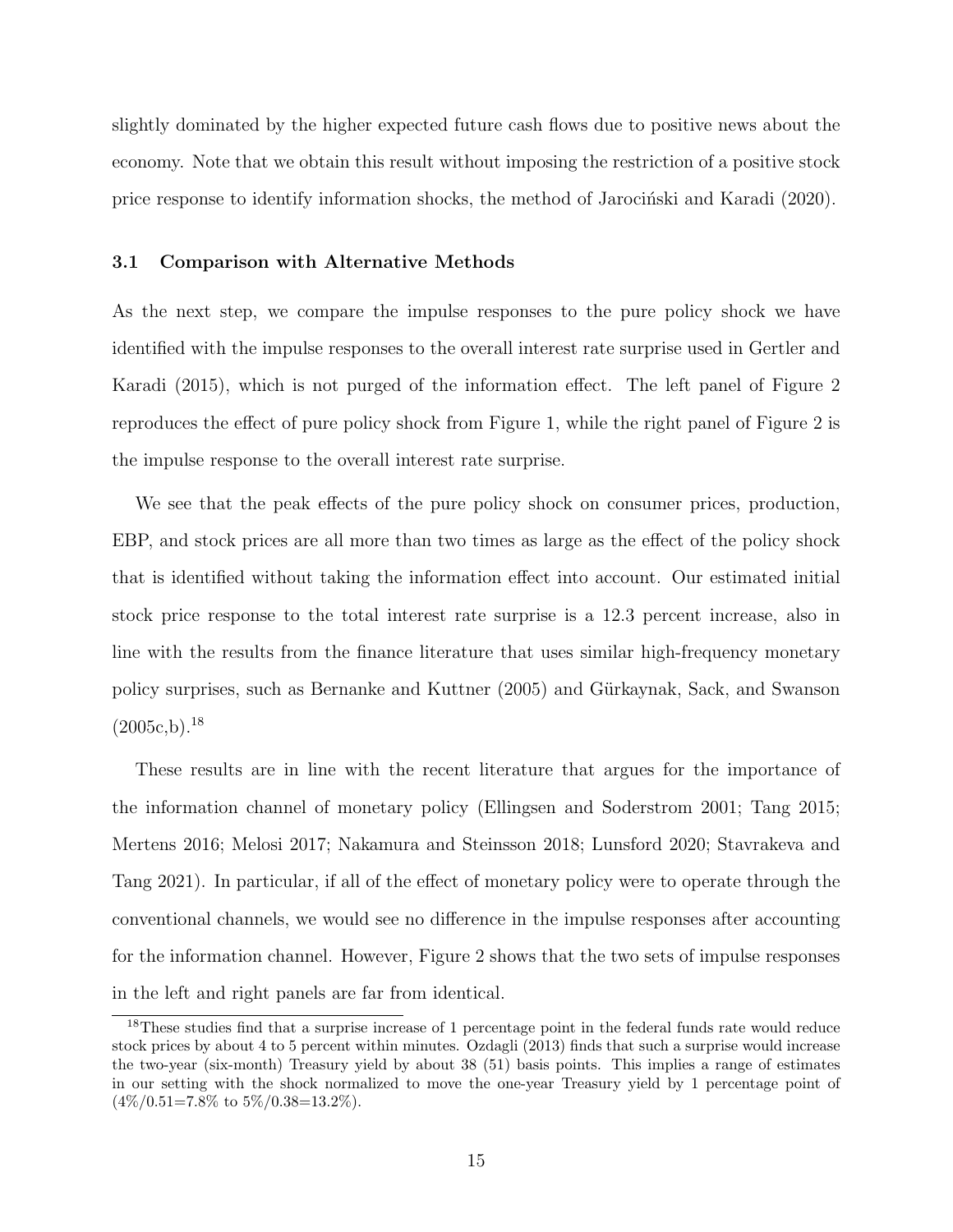

<span id="page-16-0"></span>Figure 2: Comparison of impulse responses to standard external instruments identification

Note: Shaded areas denote posterior coverage bands for the 16th to 84th percentiles (darker gray) and the 5th to 95th percentiles (lighter gray). Responses to the information shock are identified using an instrument based on the component in changes in the FF4 futures price over a one-hour window around FOMC announcements that is orthogonal to the identified information shock. Responses to the interest rate surprise are estimated using the overall changes in the FF4 futures price over a one-hour window around FOMC announcements.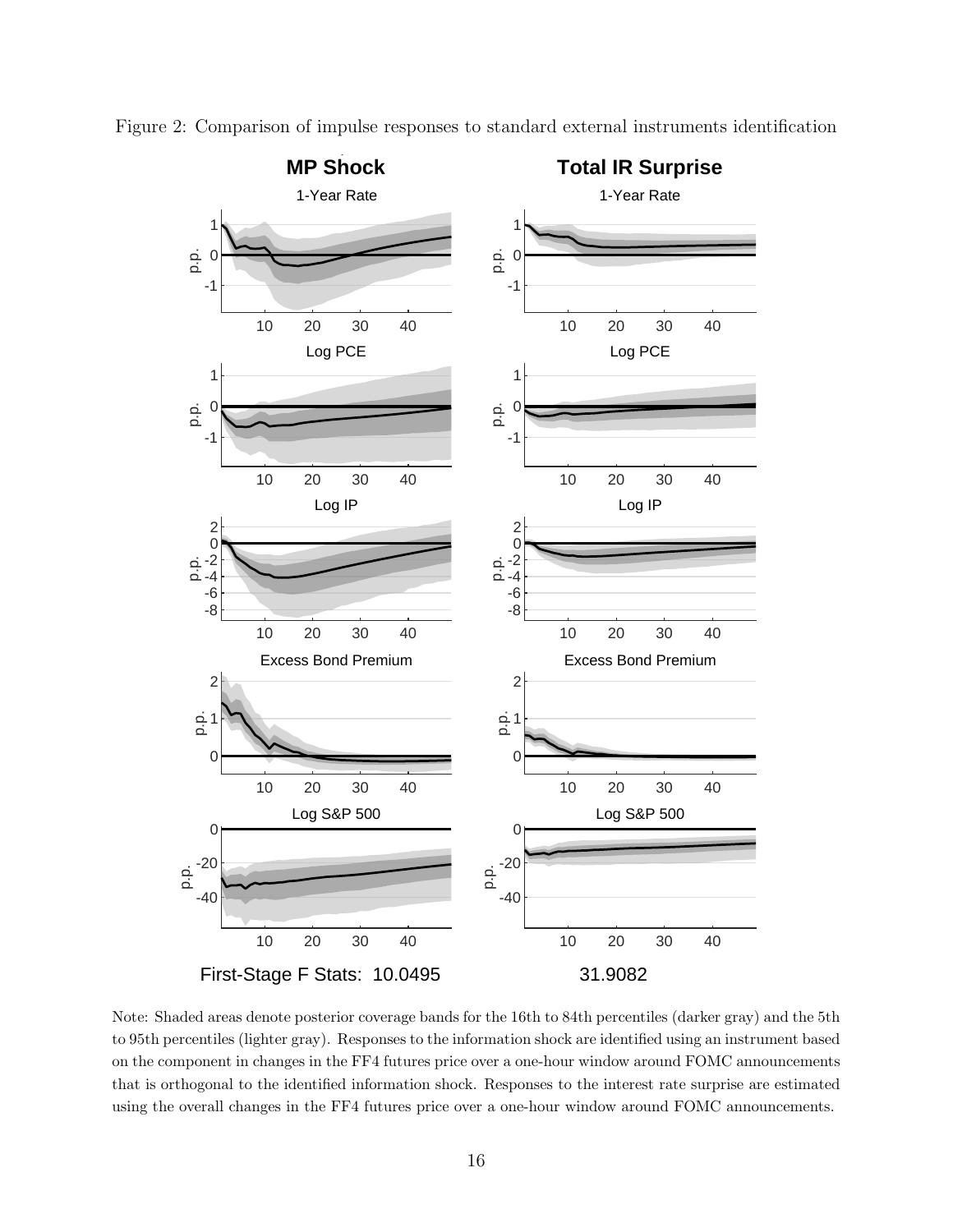#### 3.2 Responses of Additional Variables

While it is customary in this literature to examine the responses of prices and activity to these shocks, a reasonable alternative VAR specification is to use a labor market variable as a measure of activity instead of industrial production, since we are using labor market news to identify the information shock. For this, we examine a specification using an index of aggregate weekly hours for production and nonsupervisory employees in the private nonfarm sector (in logarithms). We choose this measure rather than a measure of employment (or unemployment) since it more comprehensively captures variation in both the intensive and extensive margins of labor. Figure [3](#page-18-0) shows that the negative response to pure monetary shocks and positive response to information shocks that we observed with industry production are also reflected in the responses of hours.

As another check on the mechanism, we can additionally examine the response of growth forecasts, as theory predicts that these should rise with a shock delivering positive information about the economy and fall with a contractionary monetary shock. Figure [4](#page-19-0) shows that this is indeed the case.

#### 3.3 Robustness

#### 3.3.1 Using a larger set of macro announcements

Our results so far are based on the scheduled FOMC announcement dates and the dates of labor market news releases by the Bureau of Labor Statistics and the Department of Labor. Figure [5](#page-21-0) shows our results when we use a broader set of macroeconomic news announcements detailed in Table [A1](#page-38-0) of Appendix [B](#page-38-1) instead of only labor market news.<sup>[19](#page-17-0)</sup> Using more macro news announcements effectively identifies an information shock that captures interest rate reactions to a broader array of exogenous information about the macroeconomy. We see that the effects of both the information and pure policy shocks are qualitatively similar to those

<span id="page-17-0"></span> $19U\sin g$  all of the additional news announcements *except for* labor market news days leads to nearly identical results.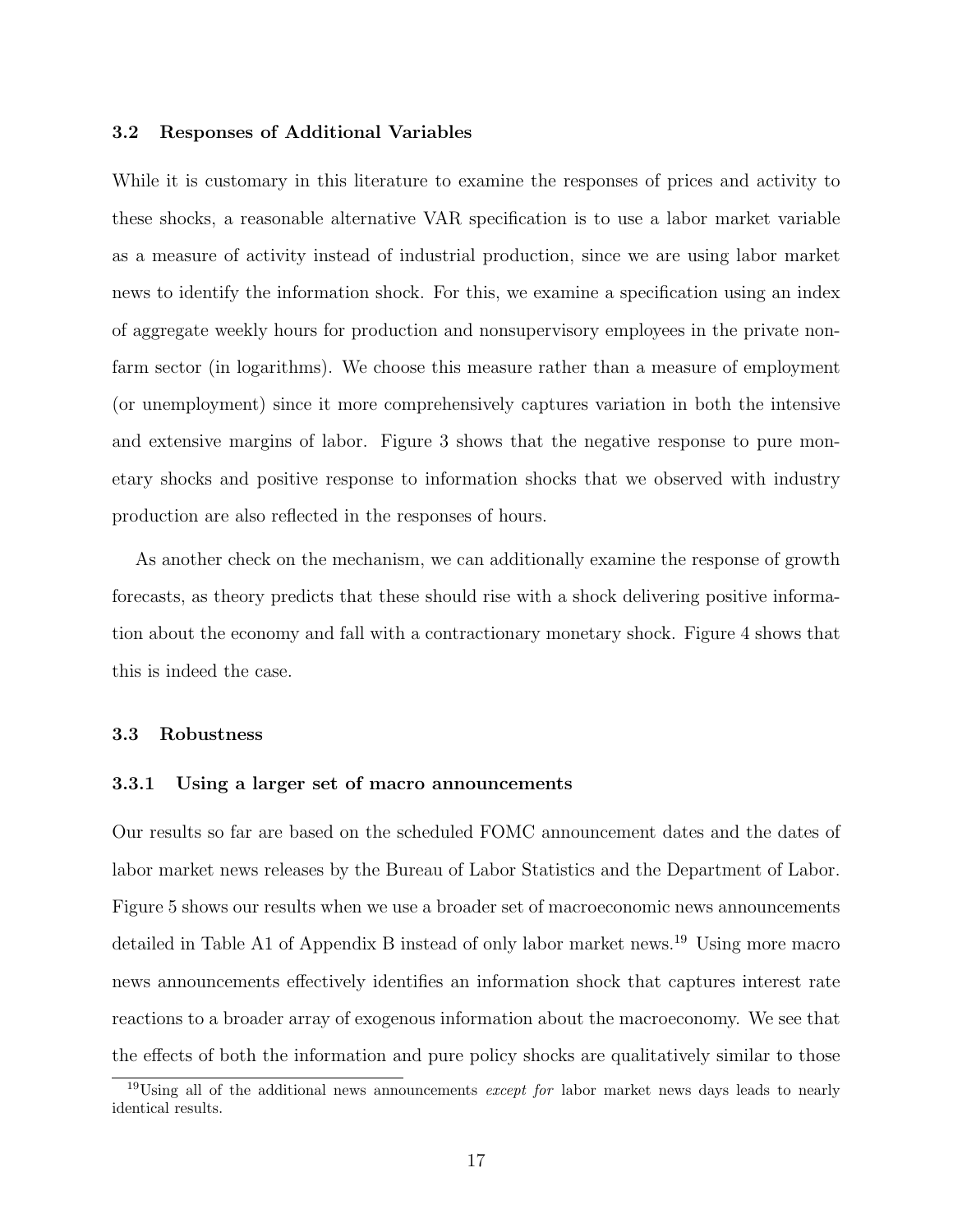<span id="page-18-0"></span>

Figure 3: Impulse responses to monetary and information shocks

Note: Shaded areas denote posterior coverage bands for the 16th to 84th percentiles (darker gray) and the 5th to 95th percentiles (lighter gray). Responses to the information shock are identified using an instrument based on changes in the FF4 futures price on the days of labor market news (excluding days that overlap with FOMC announcements). Responses to the monetary shock are identified using an instrument based on the component in changes in the FF4 futures price over a one-hour window around FOMC announcements that is orthogonal to the identified information shock.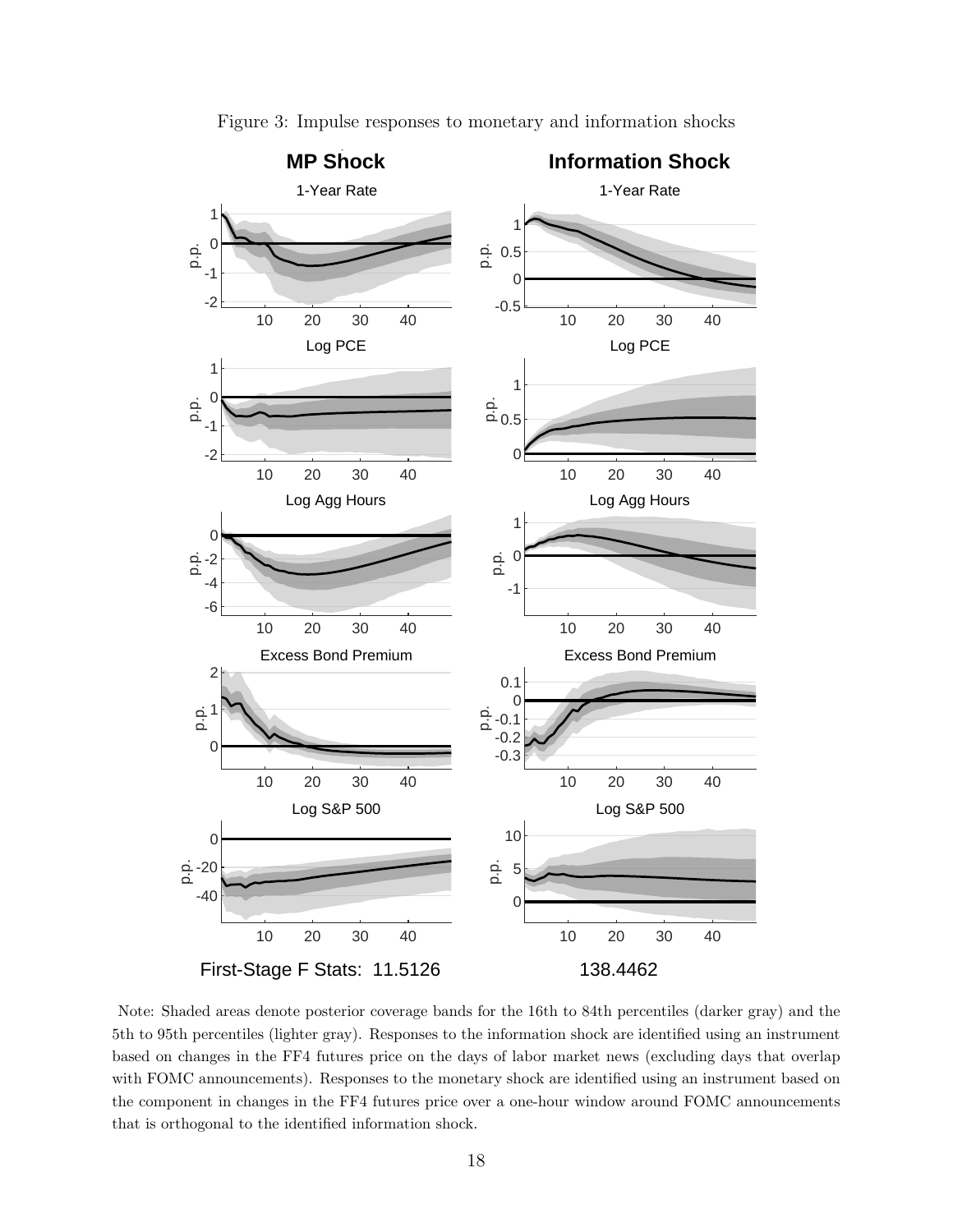<span id="page-19-0"></span>

Figure 4: Impulse responses to monetary and information shocks

Note: Shaded areas denote posterior coverage bands for the 16th to 84th percentiles (darker gray) and the 5th to 95th percentiles (lighter gray). Responses to the information shock are identified using an instrument based on changes in the FF4 futures price on the days of labor market news (excluding days that overlap with FOMC announcements). Responses to the monetary shock are identified using an instrument based on the component in changes in the FF4 futures price over a one-hour window around FOMC announcements that is orthogonal to the identified information shock.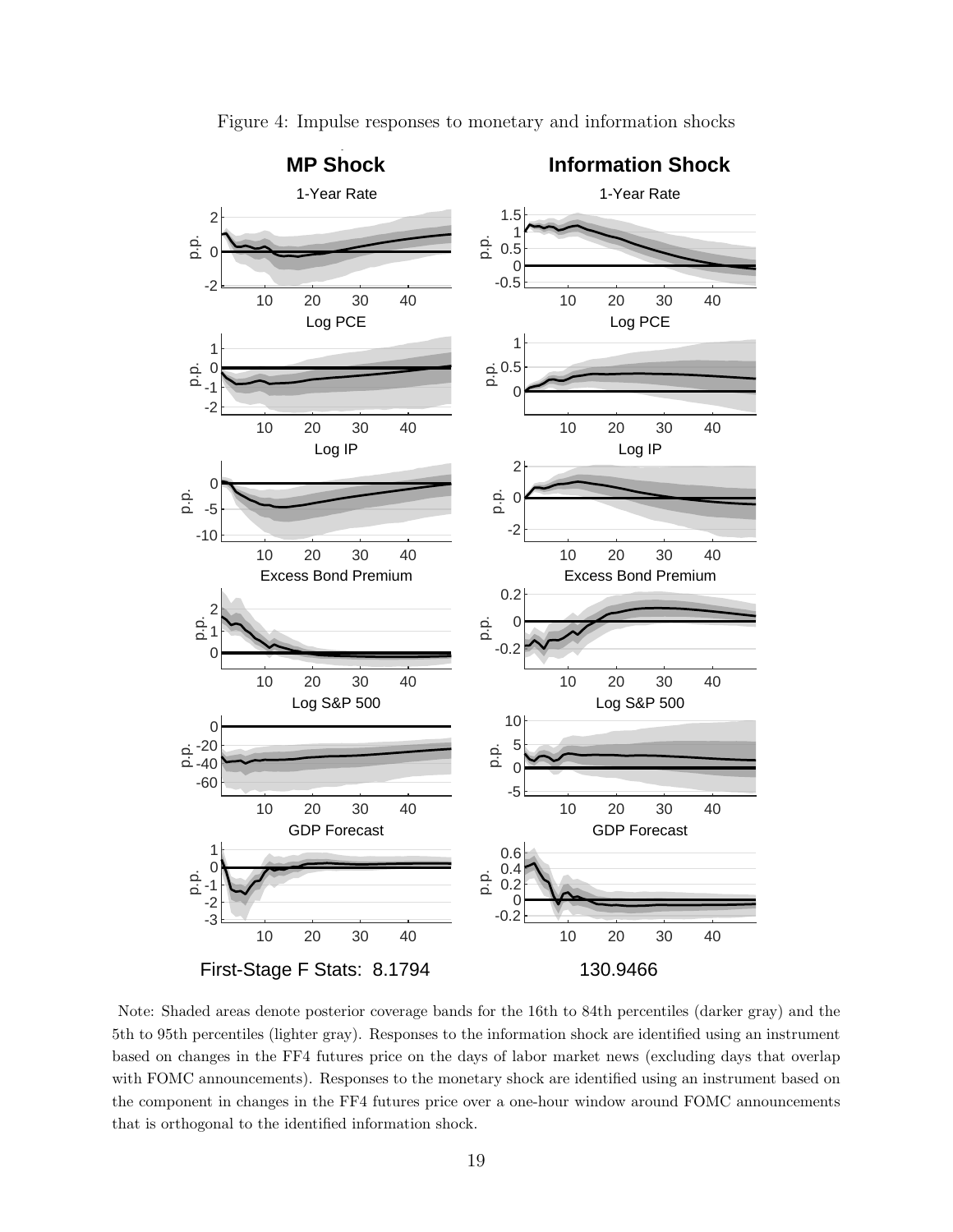reported in Figure [1.](#page-14-0) The responses to information shocks remain largely the same.

There are, however, two striking differences. First, there is more information content in these more broadly defined macro announcement interest rate surprises for the information shock, as seen in the increase in the F-statistic for this instrument from 142 to 224, and less remaining information content for the one-year yield after the identified (more broadly defined) information shock is purged from the FOMC announcement surprise, as seen in the fall in the F-statistic for this instrument from 10 to 7.5. This weakening of the monetary shock instrument leads to larger posterior coverage bands for the estimates. However, the estimated responses to the pure monetary shocks are also now slightly larger for all variables so that a zero response remains outside the 90 percent posterior coverage band in the short or medium term.

#### 3.3.2 Using different interest rate futures

As an additional robustness check, we substitute the three-quarter-ahead euro dollar future (ED4) for FF4 when constructing our labor market news interest rate surprise in our benchmark VAR model. The results are presented in Figure [6.](#page-22-0) We see that the effects of both information shocks and pure policy shocks are again qualitatively similar to those reported in our benchmark model in Figure [1.](#page-14-0) However, as with the case involving additional macro announcements, the responses to pure monetary shocks again become larger and with wider posterior coverage bands, as the F-statistic for the (still FF4-based) FOMC announcement surprise purged of the signaling shock falls to about 3.3. In some ways, a mechanism similar to the case of using more macro announcements may be at work here. Using a longer-dated interest rate future allows labor market news surprise in ED4 futures to capture expected future endogenous responses of policy to current labor-market-related shocks, thereby capturing more of a "path" component of the information shock, so to speak, compared with the version constructed using FF4 futures.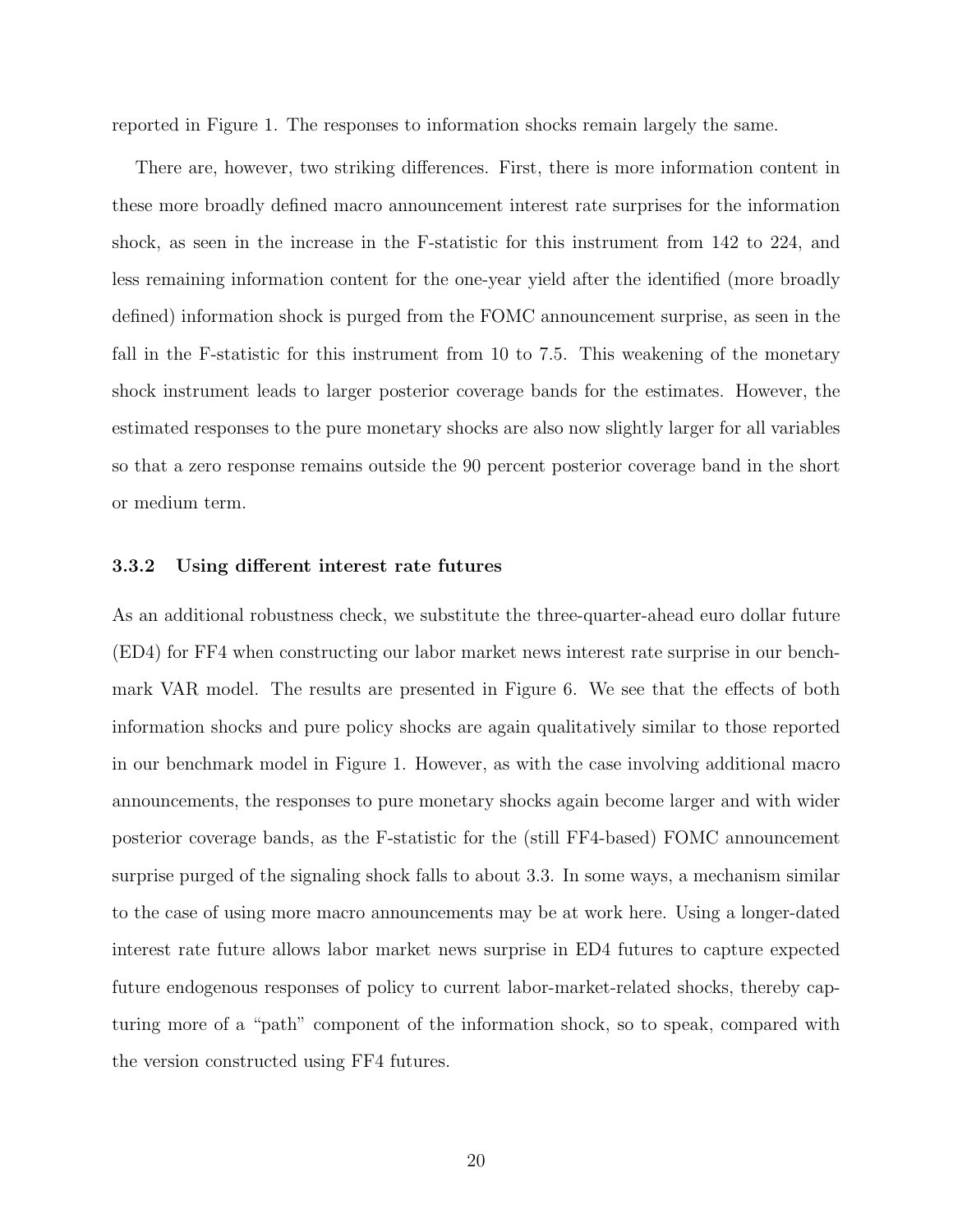

<span id="page-21-0"></span>Figure 5: Impulse responses to monetary and information shocks identified using a wider set of macro announcements

Note: Shaded areas denote posterior coverage bands for the 16th to 84th percentiles (darker gray) and the 5th to 95th percentiles (lighter gray). Responses to the information shock are identified using an instrument based on changes in the FF4 futures price on the days of labor market news in addition to the days of releases of jobless claims, advance GDP estimates, CPI, the ISM Report on Business, Conference Board Consumer Confidence, retail sales, new home sales, the Conference Board Leading Economic Index, the employment cost index, PPI, and capacity utilization (excluding days that overlap with FOMC announcements). Responses to the monetary shock are identified using an instrument based on the component in changes in the FF4 futures price over a one-hour window around FOMC announcements that is orthogonal to the identified information shock.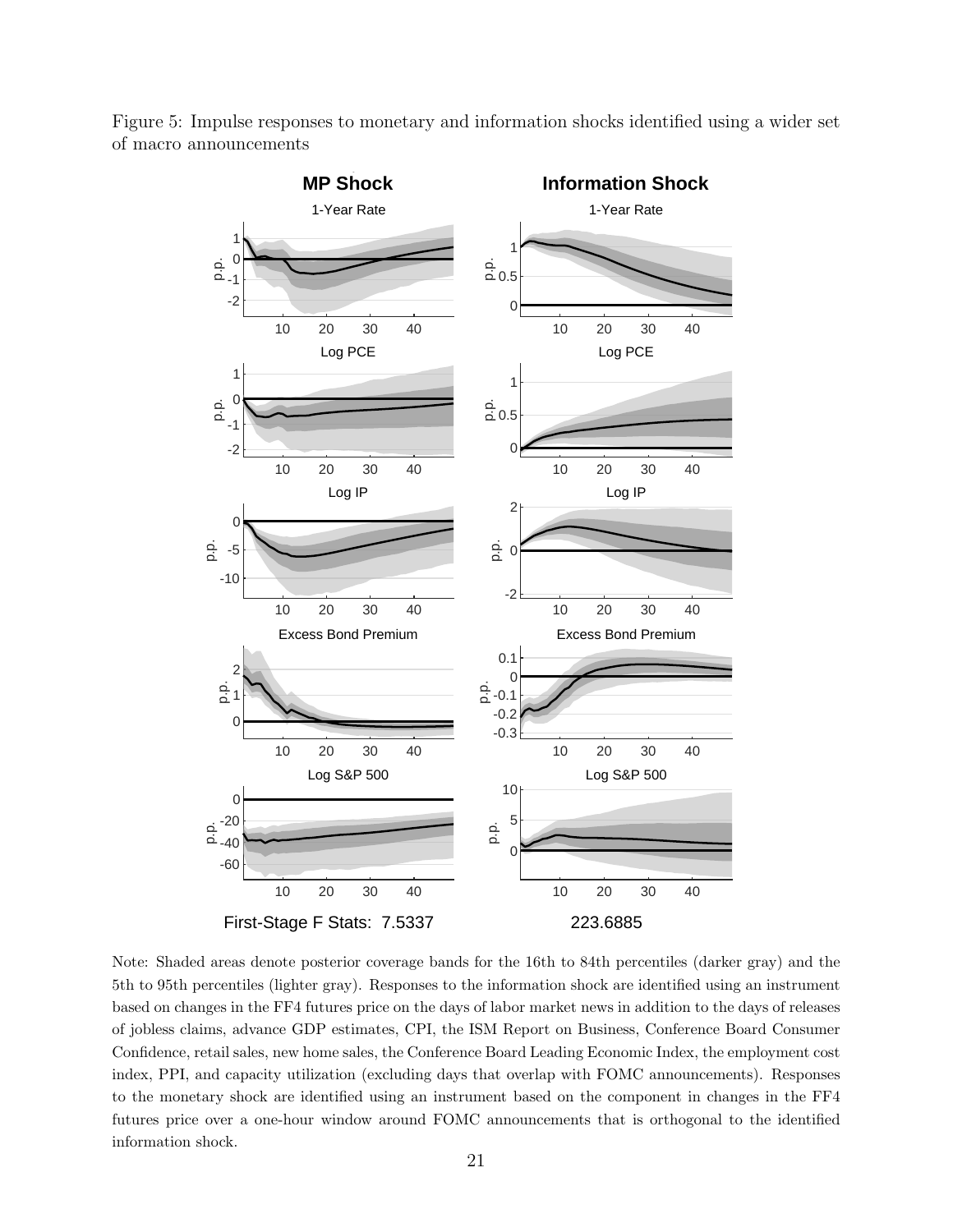

<span id="page-22-0"></span>Figure 6: Impulse responses to monetary and information shocks identified using an alternative futures contract

Note: Shaded areas denote posterior coverage bands for the 16th to 84th percentiles (darker gray) and the 5th to 95th percentiles (lighter gray). Responses to the information shock are identified using an instrument based on changes in the ED4 futures price on the days of labor market news (excluding days that overlap with FOMC announcements). Responses to the monetary shock are identified using an instrument based on the component in changes in the FF4 futures price over a one-hour window around FOMC announcements that is orthogonal to the identified information shock.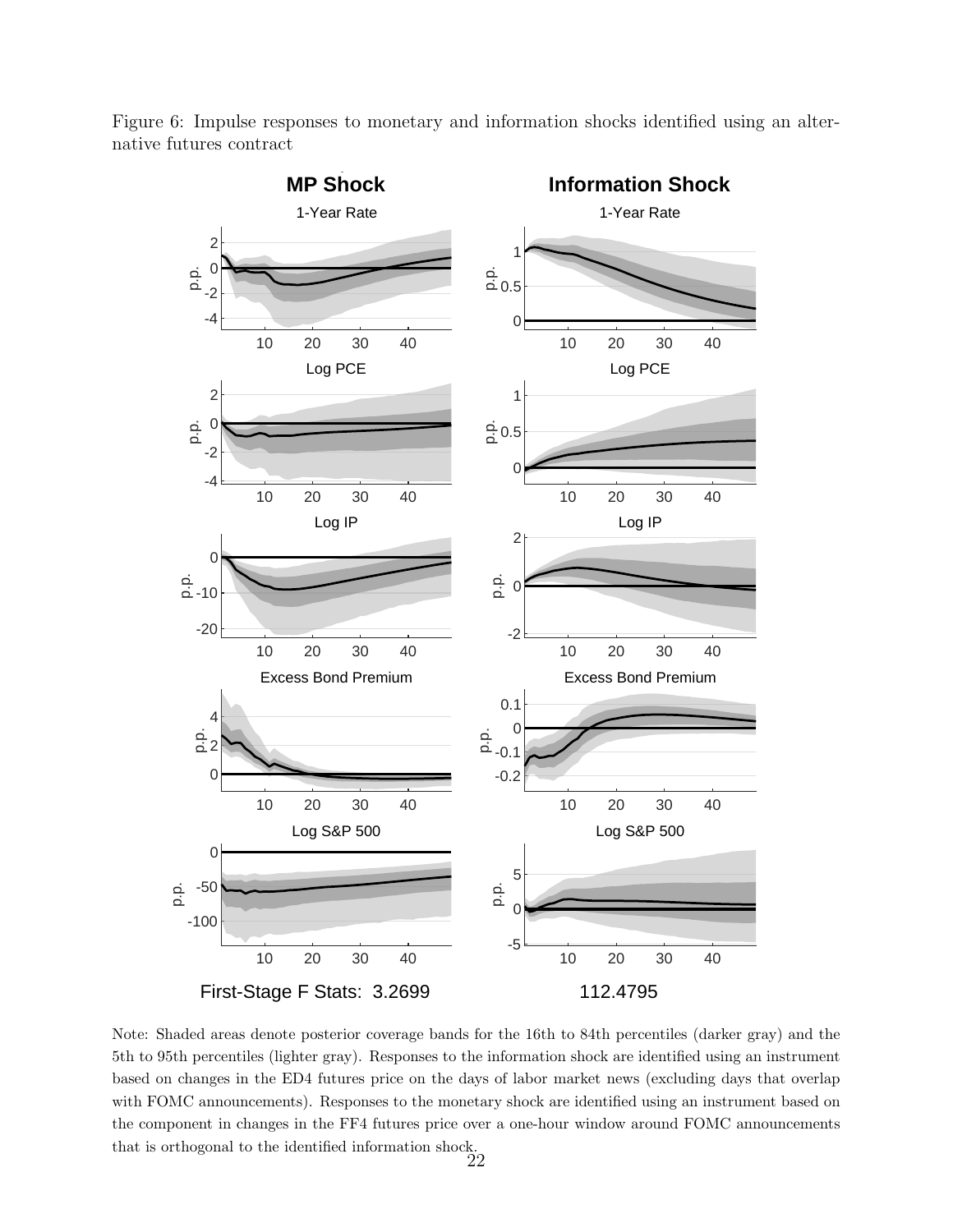#### 3.3.3 Excluding the Zero Lower Bound Period

Lastly, to ensure that our estimates are not unduly influenced by the period when short-term interest rates were constrained by the zero lower bound, we exclude the December 2008– November 2015 period, when the federal funds rate target was at zero. Though excluding seven years from our sample does result in slightly less precise estimates, the results remain qualitatively the same, as shown in Figure [7.](#page-24-0)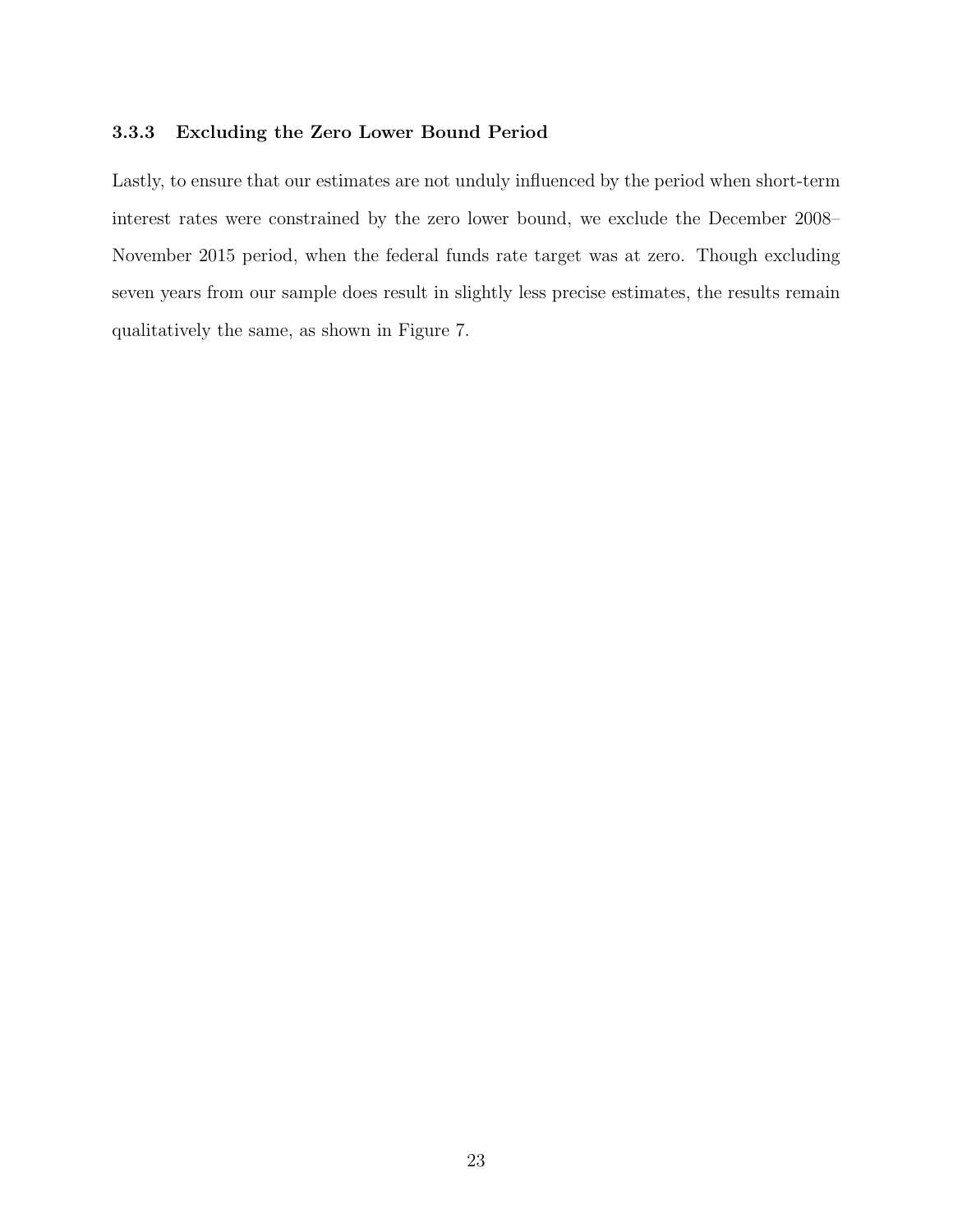

<span id="page-24-0"></span>Figure 7: Impulse responses to monetary and information shocks (excluding the period from Dec 2008 through Nov 2015)

Note: Shaded areas denote posterior coverage bands for the 16th to 84th percentiles (darker gray) and the 5th to 95th percentiles (lighter gray). Responses to the information shock are identified using an instrument based on changes in the FF4 futures price on the days of labor market news (excluding days that overlap with FOMC announcements). Responses to the monetary shock are identified using an instrument based on the component in changes in the FF4 futures price over a one-hour window around FOMC announcements that is orthogonal to the identified information shock.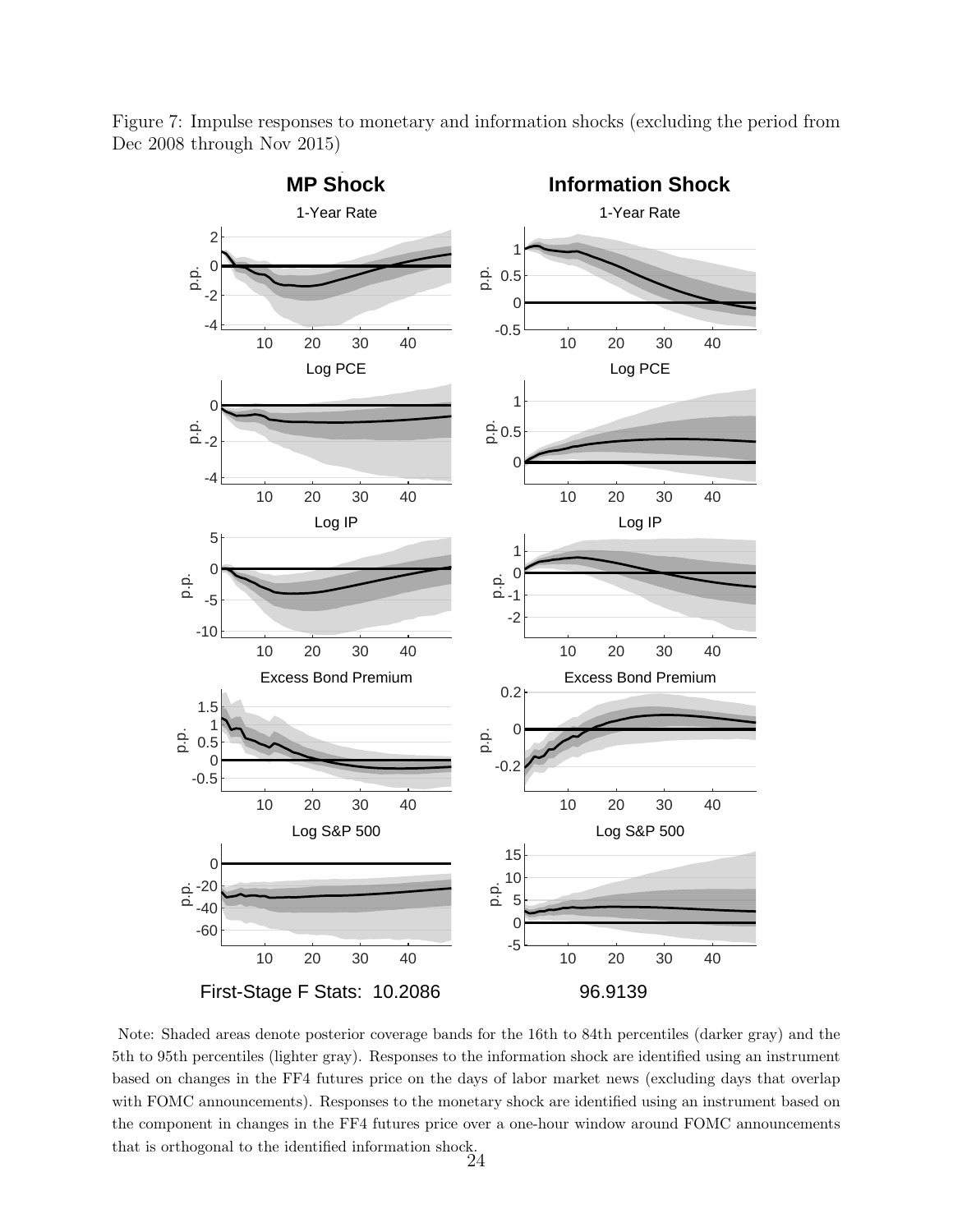## <span id="page-25-0"></span>4 Conclusion

This paper introduces a novel method for separating the pure policy shocks and central bank information shocks that jointly enter into interest rate surprises commonly used to identify the effect of monetary policy shocks. The key to this method is the use of highfrequency instruments that enable information shocks to be cleanly identified in isolation, which thereby allows us to parse these shocks out of high-frequency interest rate surprises. Relative to previously introduced methods, our method does not require assumptions about the signs of responses to either of these shocks nor assumptions about the nature of the central bank private information that is conveyed to the public during policy announcements.

Applying our method produces estimated responses to pure policy shocks and information shocks that are consistent with standard theories. The responses to pure policy shocks tend to be stronger than those identified using interest rate surprises without taking into account the presence of information shocks. Moreover, though we do not impose the sign restrictions used to achieve identification in some previous studies, we still find a clear positive response of stock prices to expansionary information shocks. This is consistent with the negative effects of higher discount rates (due to systematic policy response to this information) being slightly lower than the positive effects of higher expected future cash flows (due to good economic news).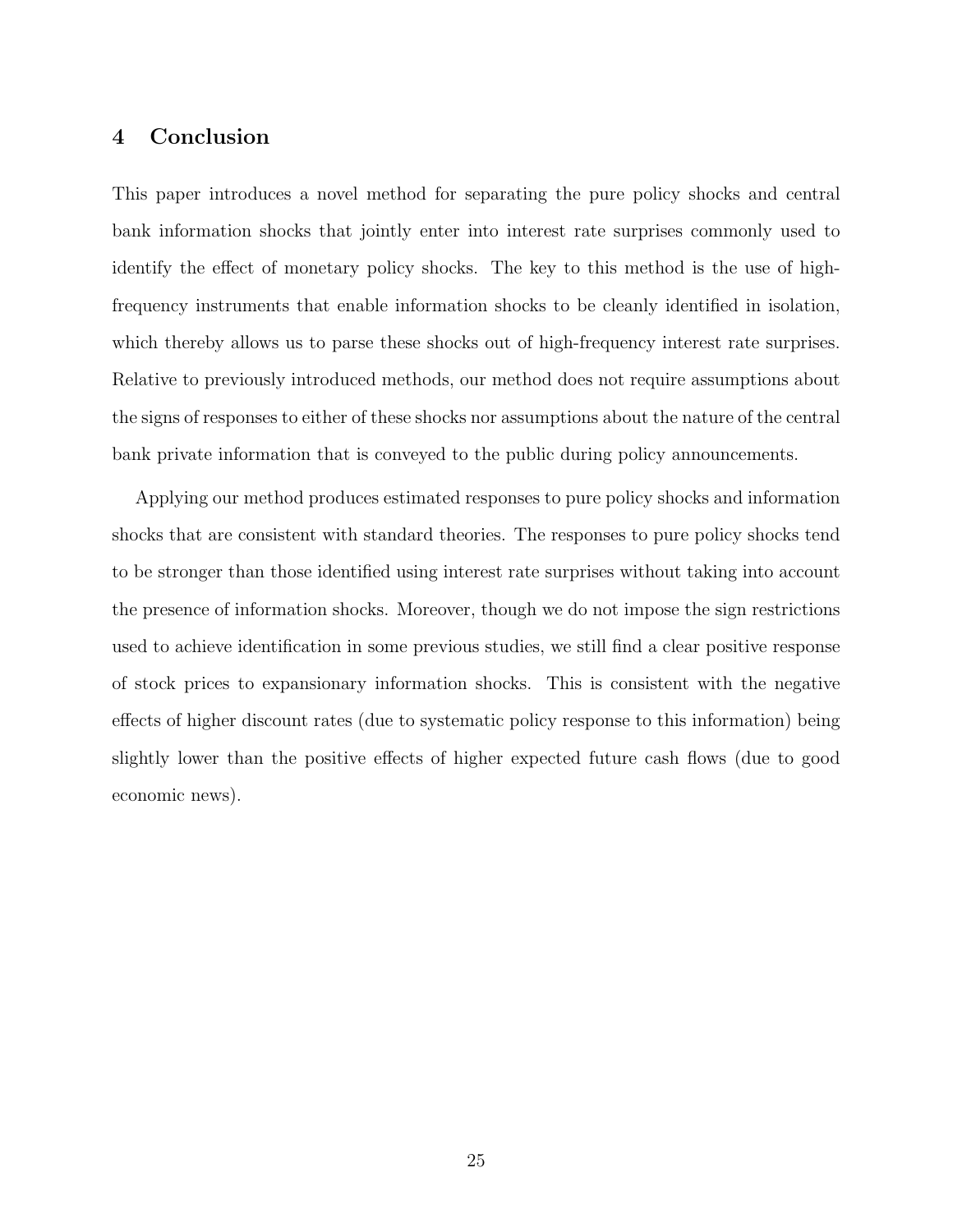## References

- <span id="page-26-8"></span>Altavilla, Carlo, Luca Brugnolini, Refet S. G¨urkaynak, Roberto Motto, and Giuseppe Ragusa. 2019. "Measuring euro area monetary policy." Journal of Monetary Economics 108:162–179.
- <span id="page-26-4"></span>Andersen, Torben G., Tim Bollerslev, Francis X. Diebold, and Clara Vega. 2007. "Realtime price discovery in global stock, bond and foreign exchange markets." Journal of International Economics 73 (2):251–277.
- <span id="page-26-6"></span>Andrade, Philippe and Filippo Ferroni. 2021. "Delphic and odyssean monetary policy shocks: Evidence from the euro area." Journal of Monetary Economics 117:816–832.
- <span id="page-26-2"></span>Andrade, Philippe, Gaetano Gaballo, Eric Mengus, and Benoît Mojon. 2019. "Forward Guidance and Heterogeneous Beliefs." American Economic Journal: Macroeconomics 11 (3):1–29.
- <span id="page-26-5"></span>Barakchian, S. Mahdi and Christopher Crowe. 2013. "Monetary policy matters: Evidence from new shocks data." Journal of Monetary Economics 60 (8):950–966.
- <span id="page-26-0"></span>Bernanke, Ben S and Alan S Blinder. 1992. "The Federal Funds Rate and the Channels of Monetary Transmission." American Economic Review 82 (4):901–921.
- <span id="page-26-3"></span>Bernanke, Ben S. and Kenneth N. Kuttner. 2005. "What Explains the Stock Market's Reaction to Federal Reserve Policy?" Journal of Finance 60 (3):1221–1257.
- <span id="page-26-7"></span>Blinder, Alan S., Michael Ehrmann, Marcel Fratzscher, Jakob De Haan, and David-Jan Jansen. 2008. "Central Bank Communication and Monetary Policy: A Survey of Theory and Evidence." Journal of Economic Literature 46 (4):910–45.
- <span id="page-26-1"></span>Bodenstein, Martin, James Hebden, and Ricardo Nunes. 2012. "Imperfect credibility and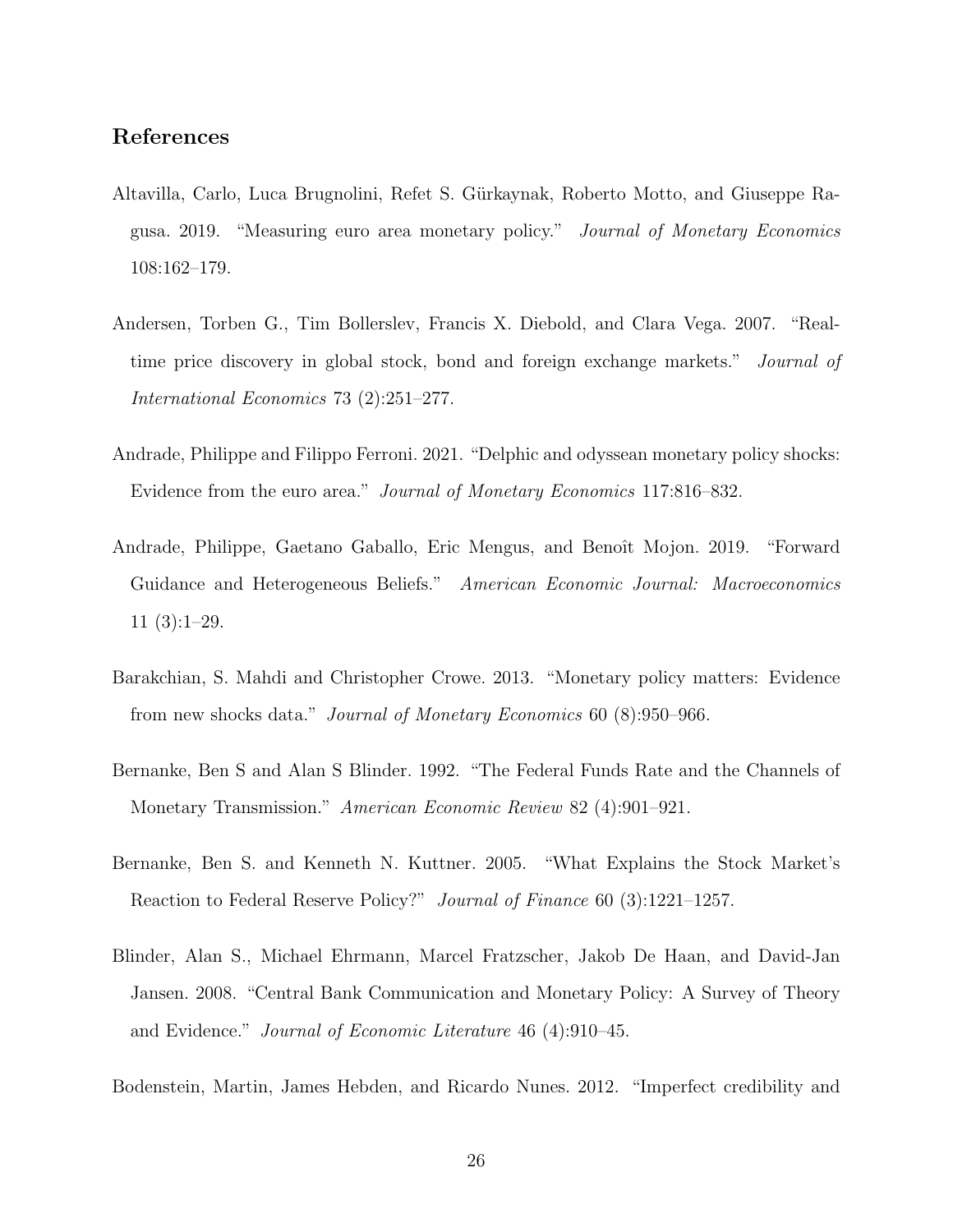the zero lower bound." Journal of Monetary Economics 59 (2):135–149.

- <span id="page-27-6"></span>Boyd, John H., Jian Hu, and Ravi Jagannathan. 2005. "The Stock Market's Reaction to Unemployment News: Why Bad News Is Usually Good for Stocks." The Journal of Finance 60 (2):649–672.
- <span id="page-27-5"></span>Caldara, Dario and Edward Herbst. 2019. "Monetary Policy, Real Activity, and Credit Spreads: Evidence from Bayesian Proxy SVARs." American Economic Journal: Macroeconomics 11 (1):157–92.
- <span id="page-27-3"></span>Campbell, Jeffrey R., Charles L. Evans, Jonas D.M. Fisher, and Alejandro Justiniano. 2012. "Macroeconomic Effects of Federal Reserve Forward Guidance." Brookings Papers on Economic Activity 43 (1 (Spring):1–80.
- <span id="page-27-4"></span>Campbell, Jeffrey R., Jonas D. M. Fisher, Alejandro Justiniano, and Leonardo Melosi. 2017. "Forward Guidance and Macroeconomic Outcomes since the Financial Crisis." NBER Macroeconomics Annual 31 (1):283–357.
- <span id="page-27-2"></span>Cesa-Bianchi, Ambrogio, Gregory Thwaites, and Alejandro Vicondoa. 2020. "Monetary policy transmission in the United Kingdom: A high frequency identification approach." European Economic Review 123:103–375.
- <span id="page-27-0"></span>Christiano, Lawrence J., Martin Eichenbaum, and Charles L. Evans. 2005. "Nominal Rigidities and the Dynamic Effects of a Shock to Monetary Policy." Journal of Political Economy 113 (1):1–45.
- <span id="page-27-7"></span>Cieslak, Anna and Andreas Schrimpf. 2019. "Non-monetary news in central bank communication." Journal of International Economics 118:293–315.
- <span id="page-27-1"></span>Cloyne, James and Patrick Hürtgen. 2016. "The Macroeconomic Effects of Monetary Policy: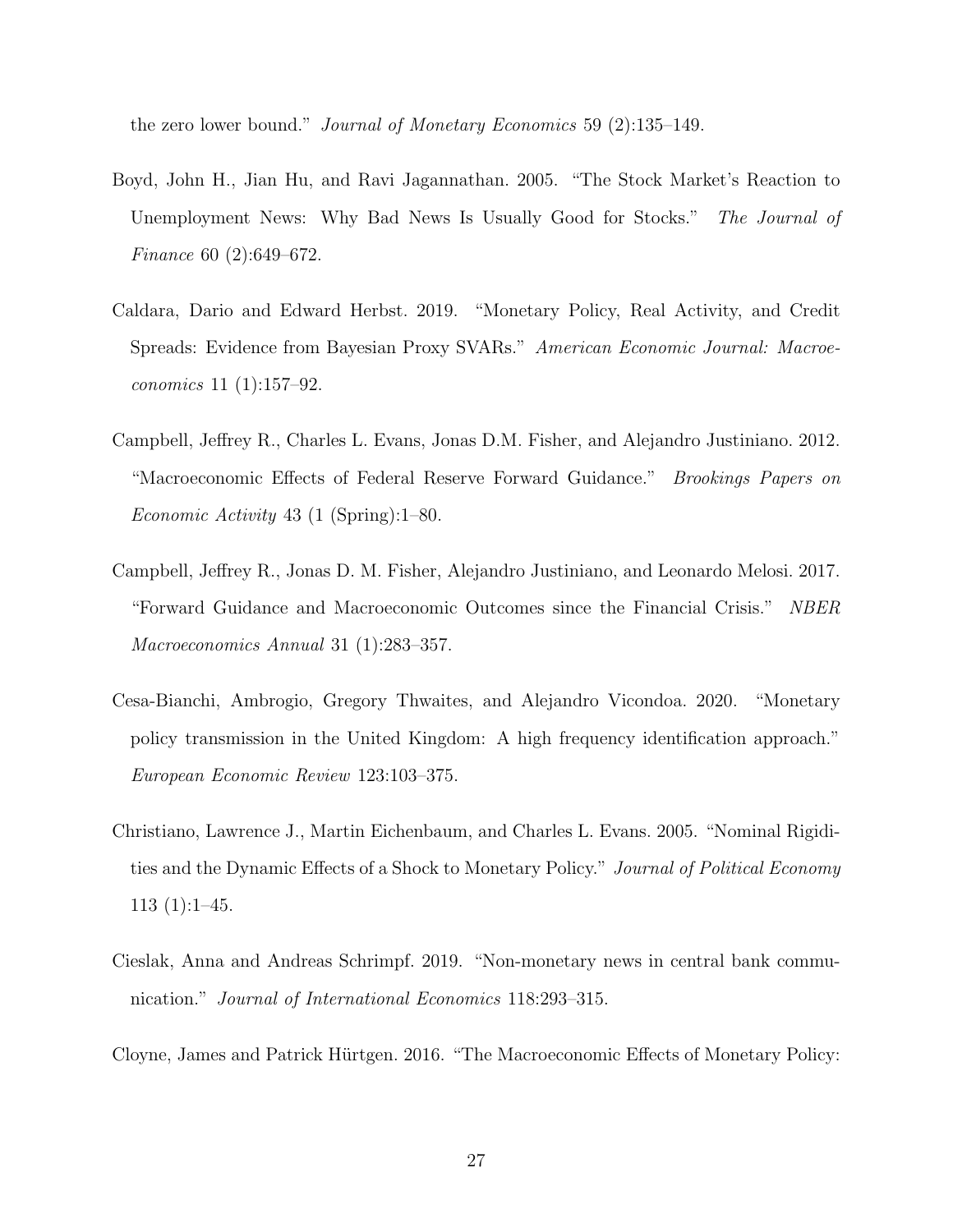A New Measure for the United Kingdom." American Economic Journal: Macroeconomics 8 (4):75–102.

- <span id="page-28-1"></span>Cochrane, John H. and Monika Piazzesi. 2002. "The Fed and Interest Rates - A High-Frequency Identification." American Economic Review 92 (2):90–95.
- <span id="page-28-0"></span>Del Negro, Marco, Marc Giannoni, and Christina Patterson. 2012. "The Forward Guidance Puzzle." FRBNY Staff Report No. 574 .
- <span id="page-28-3"></span>Ellingsen, Tore and Ulf Soderstrom. 2001. "Monetary Policy and Market Interest Rates." American Economic Review 91 (5):1594–1607.
- <span id="page-28-2"></span>Faust, Jon, John Rogers, Shing-Yi Wang, and Jonathan Wright. 2007. "The high-frequency response of exchange rates and interest rates to macroeconomic announcements." Journal of Monetary Economics 54 (4):1051–1068.
- <span id="page-28-5"></span>Galí, Jordi. 2014. "Monetary Policy and Rational Asset Price Bubbles." American Economic Review 104 (3):721–52.
- <span id="page-28-6"></span>Galí, Jordi and Luca Gambetti. 2015. "The Effects of Monetary Policy on Stock Market Bubbles: Some Evidence." American Economic Journal: Macroeconomics 7 (1):233–57.
- <span id="page-28-7"></span>Gardner, Ben, Chiara Scotti, and Clara Vega. 2021. "Words Speak as Loudly as Actions: Central Bank Communication and the Response of Equity Prices to Macroeconomic Announcements." SSRN Scholarly Paper ID 3779899, Social Science Research Network, Rochester, NY.
- <span id="page-28-4"></span>Gaspar, Vitor, Frank Smets, and David Vestin. 2010. "Inflation Expectations, Adaptive Learning and Optimal Monetary Policy." In Handbook of Monetary Economics, vol. 3, edited by Benjamin M. Friedman and Michael Woodford, chap. 19. Elsevier, 1 ed., 1055– 1095.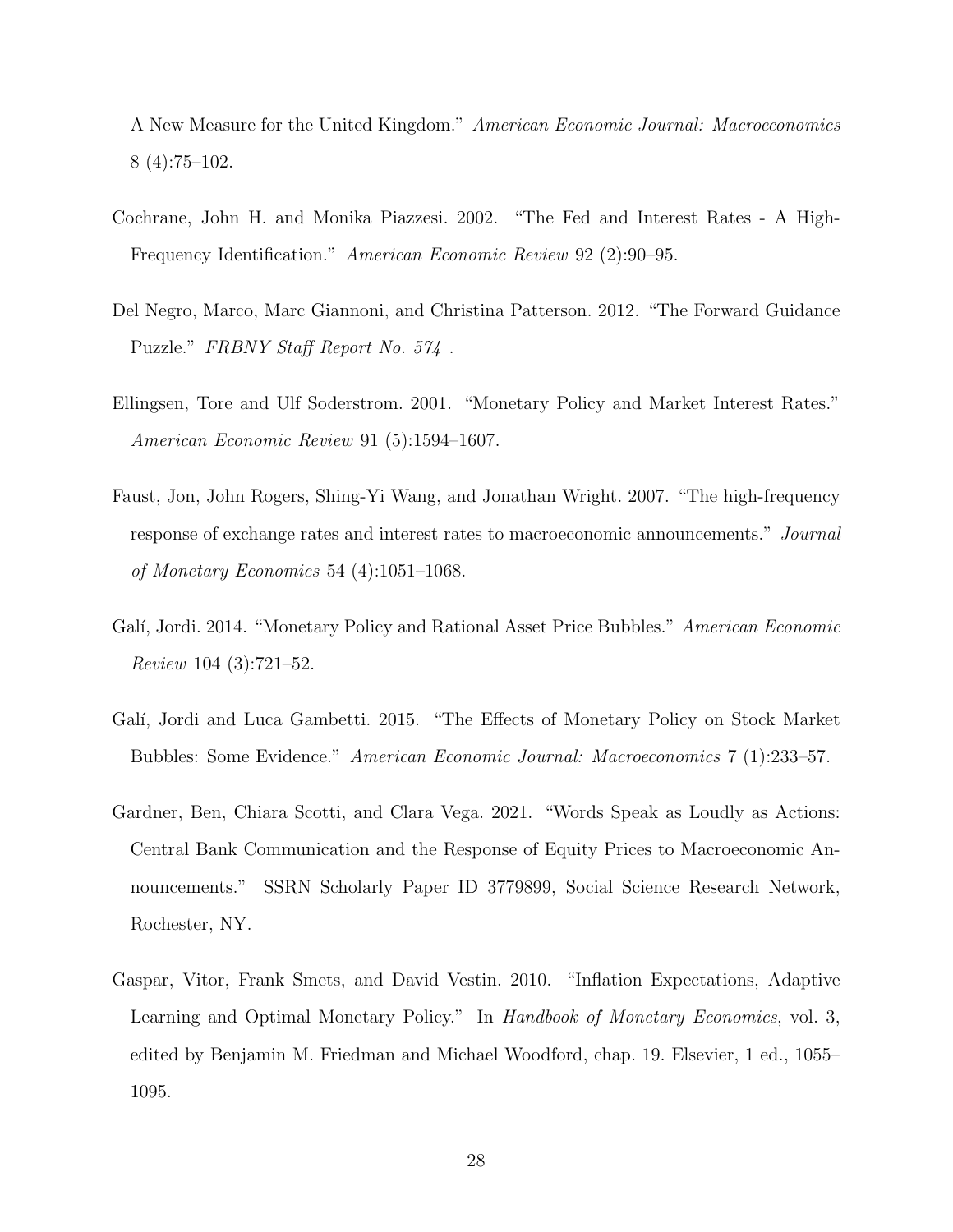- <span id="page-29-2"></span>Gertler, Mark and Peter Karadi. 2015. "Monetary Policy Surprises, Credit Costs, and Economic Activity." American Economic Journal: Macroeconomics 7 (1):44–76.
- <span id="page-29-9"></span>Giannone, Domenico, Michele Lenza, and Giorgio E. Primiceri. 2015. "Prior Selection for Vector Autoregressions." The Review of Economics and Statistics 97 (2):436–451.
- <span id="page-29-4"></span>Gilchrist, Simon, David López-Salido, and Egon Zakrajšek. 2015. "Monetary Policy and Real Borrowing Costs at the Zero Lower Bound." American Economic Journal: Macroeconomics 7 (1):77–109.
- <span id="page-29-8"></span>Gilchrist, Simon and Egon Zakrajšek. 2012. "Credit Spreads and Business Cycle Fluctuations." American Economic Review 102 (4):1692–1720.
- <span id="page-29-6"></span>Gürkaynak, Refet S., Burçin Kisacikoglu, and Jonathan H. Wright. 2020. "Missing Events in Event Studies: Identifying the Effects of Partially Measured News Surprises." American Economic Review 110 (12):3871–3912.
- <span id="page-29-5"></span>Gürkaynak, Refet S., Brian Sack, and Eric Swanson. 2005a. "Do Actions Speak Louder Than Words? The Response of Asset Prices to Monetary Policy Actions and Statements." International Journal of Central Banking 1 (1):55–93.
- <span id="page-29-1"></span>———. 2005b. "The Sensitivity of Long-Term Interest Rates to Economic News: Evidence and Implications for Macroeconomic Models." American Economic Review 95 (1):425–436.
- <span id="page-29-0"></span>Gürkaynak, Refet S., Brian Sack, and Eric T. Swanson. 2005c. "Do Actions Speak Louder Than Words? The Response of Asset Prices to Monetary Policy Actions and Statements." International Journal of Central Banking 1 (1):55–93.
- <span id="page-29-3"></span>Hamilton, James D., Seth Pruitt, and Scott Borger. 2011. "Estimating the Market-Perceived Monetary Policy Rule." American Economic Journal: Macroeconomics 3 (3):1–28.
- <span id="page-29-7"></span>Hansen, Stephen and Michael McMahon. 2016. "Shocking language: Understanding the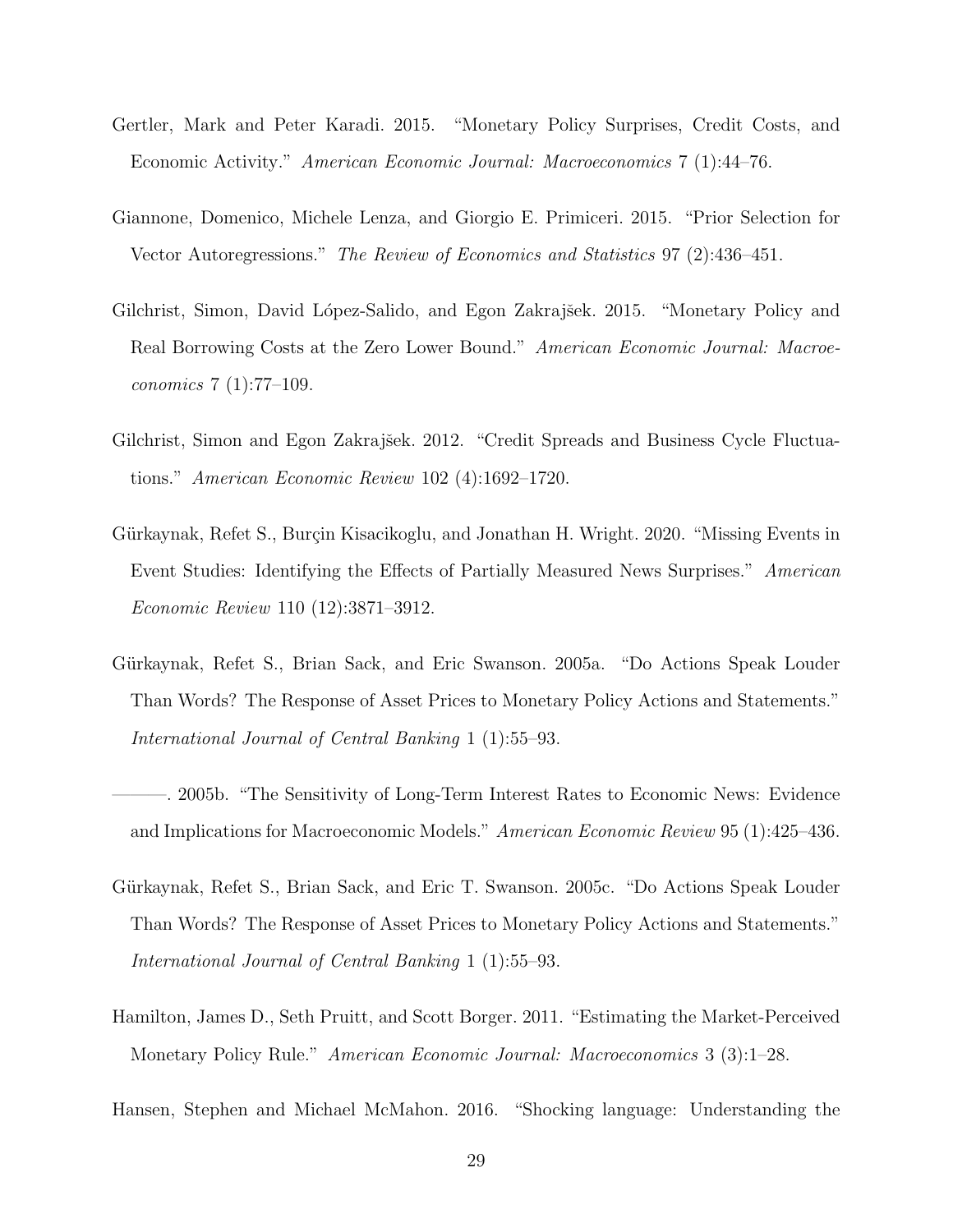macroeconomic effects of central bank communication." Journal of International Economics 99 (S1):S114–S133.

- <span id="page-30-4"></span>Jarociński, Marek and Peter Karadi. 2020. "Deconstructing Monetary Policy Surprises—The Role of Information Shocks." American Economic Journal: Macroeconomics 12 (2):1–43.
- <span id="page-30-9"></span>Jarociński, Marek and Peter Karadi. 2020. "Deconstructing Monetary Policy Surprises—The Role of Information Shocks." American Economic Journal: Macroeconomics 12 (2):1–43.
- <span id="page-30-0"></span>Kuttner, Kenneth N. 2001. "Monetary policy surprises and interest rates: Evidence from the Fed funds futures market." Journal of Monetary Economics 47 (3):523–544.
- <span id="page-30-7"></span>Lakdawala, Aeimit. 2019. "Decomposing the effects of monetary policy using an external instruments SVAR." Journal of Applied Econometrics 34 (6):934–950.
- <span id="page-30-8"></span>Lakdawala, Aeimit and Matthew Schaffer. 2019. "Federal reserve private information and the stock market." Journal of Banking and Finance 106 (C):34–49.
- <span id="page-30-5"></span>Lunsford, Kurt G. 2020. "Policy Language and Information Effects in the Early Days of Federal Reserve Forward Guidance." American Economic Review 110 (9):2899–2934.
- <span id="page-30-6"></span>Mankiw, N. Gregory and Ricardo Reis. 2010. "Imperfect Information and Aggregate Supply." In Handbook of Monetary Economics, vol. 3, edited by Benjamin M. Friedman and Michael Woodford, chap. 05. Elsevier, 1 ed., 183–229.
- <span id="page-30-3"></span>Melosi, Leonardo. 2017. "Signalling Effects of Monetary Policy." The Review of Economic Studies 84 (2):853–884.
- <span id="page-30-2"></span>Mertens, Elmar. 2016. "Managing Beliefs about Monetary Policy under Discretion." Journal of Money, Credit and Banking 48 (4):661–698.

<span id="page-30-1"></span>Mertens, Karel and Morten O. Ravn. 2013. "The Dynamic Effects of Personal and Corporate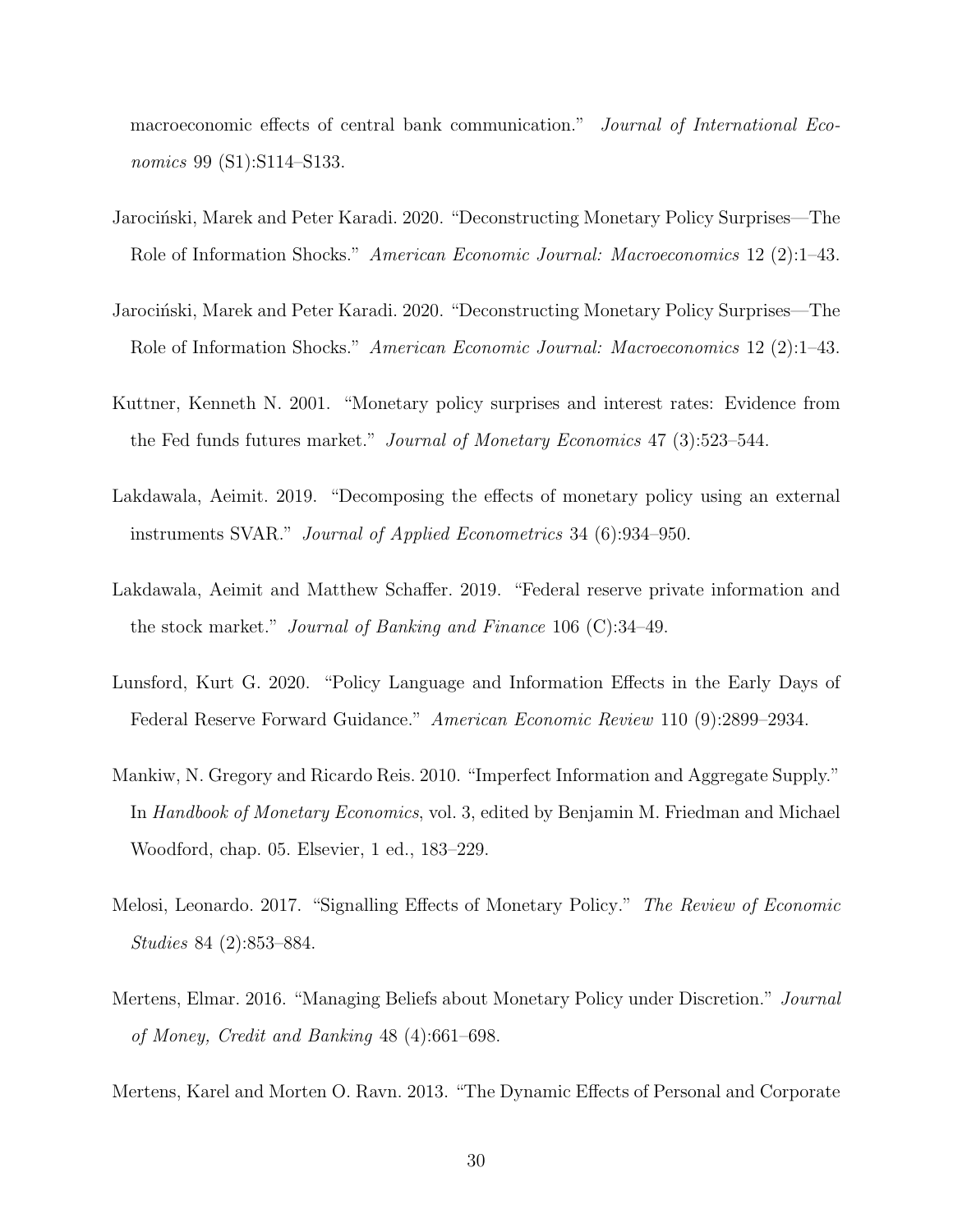Income Tax Changes in the United States." American Economic Review 103 (4):1212– 1247.

- <span id="page-31-5"></span>Miranda-Agrippino, Silvia and Giovanni Ricco. 2021. "The Transmission of Monetary Policy Shocks." American Economic Journal: Macroeconomics 13 (3):74–107.
- <span id="page-31-1"></span>Montiel Olea, José L., James H. Stock, and Mark W. Watson. 2021. "Inference in Structural Vector Autoregressions identified with an external instrument." Journal of Econometrics 225 (1):74–87.
- <span id="page-31-2"></span>Nakamura, Emi and Jón Steinsson. 2018. "High Frequency Identification of Monetary Non-Neutrality: The Information Effect." Quarterly Journal of Economics 133 (3):1283–1330.
- <span id="page-31-7"></span>Ozdagli, Ali and Mihail Velikov. 2020. "Show me the money: The monetary policy risk premium." Journal of Financial Economics 135 (2):320–339.
- <span id="page-31-8"></span>Ozdagli, Ali K. 2013. "Not So Fast: High-Frequency Financial Data for Macroeconomic Event Studies." Working Paper 13-19, Federal Reserve Bank of Boston Research Department.
- <span id="page-31-4"></span>Ozdagli, Ali K. 2017. "Financial Frictions and the Stock Price Reaction to Monetary Policy." The Review of Financial Studies 31 (10):3895–3936.
- <span id="page-31-3"></span>Paul, Pascal. 2020. "The Time-Varying Effect of Monetary Policy on Asset Prices." The Review of Economics and Statistics 102 (4):690–704.
- <span id="page-31-6"></span>Piazzesi, Monika and Eric T. Swanson. 2008. "Futures prices as risk-adjusted forecasts of monetary policy." Journal of Monetary Economics 55 (4):677-691.
- <span id="page-31-0"></span>Romer, Christina D. and David H. Romer. 2000. "Federal Reserve Information and the Behavior of Interest Rates." American Economic Review 90 (3):429–457.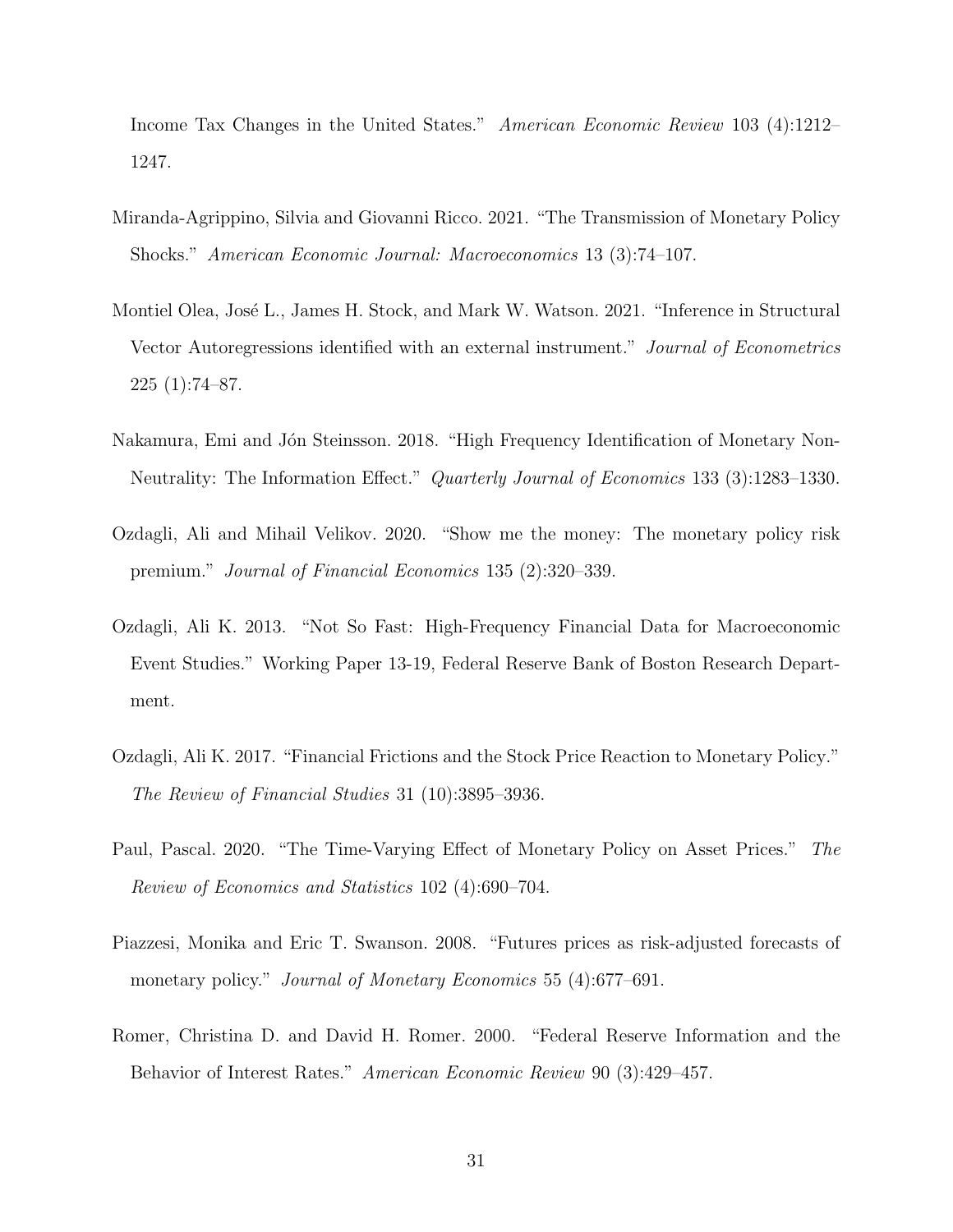<span id="page-32-1"></span>-. 2004. "A New Measure of Monetary Shocks: Derivation and Implications." American Economic Review 94 (4):1055–1084.

- <span id="page-32-2"></span>Rudebusch, Glenn. 1998. "Do Measures of Monetary Policy in a VAR Make Sense?" International Economic Review 39 (4):907–31.
- <span id="page-32-3"></span>Savor, Pavel and Mungo Wilson. 2013. "How Much Do Investors Care About Macroeconomic Risk? Evidence from Scheduled Economic Announcements." The Journal of Financial and Quantitative Analysis 48 (2):343–375.
- <span id="page-32-0"></span>Sims, Christopher A. 1980. "Macroeconomics and Reality." Econometrica 48 (1):1–48.
- <span id="page-32-6"></span>Stavrakeva, Vania and Jenny Tang. 2021. "The Dollar During the Great Recession: The Information Channel of US Monetary Policy and the Flight To Safety." Mimeo.
- <span id="page-32-9"></span>Stock, James, M. Yogo, and J. Wright. 2002. "A Survey of Weak Instruments and Weak Identification in Generalized Method of Moments." Journal of Business and Economic Statistics 20:518 – 529.
- <span id="page-32-5"></span>Tang, Jenny. 2015. "Uncertainty and the Signaling Channel of Monetary Policy." Working Paper 15-8, Federal Reserve Bank of Boston, Boston.
- <span id="page-32-4"></span>———. 2017. "FOMC Communication and Interest Rate Sensitivity to News." Mimeo.
- <span id="page-32-7"></span>Thapar, Aditi. 2008. "Using private forecasts to estimate the effects of monetary policy." Journal of Monetary Economics 55 (4):806–824.
- <span id="page-32-8"></span>Yaron, Amir, Tzuo Hann Law, and Dongho Song. 2019. "Fearing the Fed: How Wall Street Reads Main Street." SSRN Scholarly Paper ID 3689924, Social Science Research Network, Rochester, NY.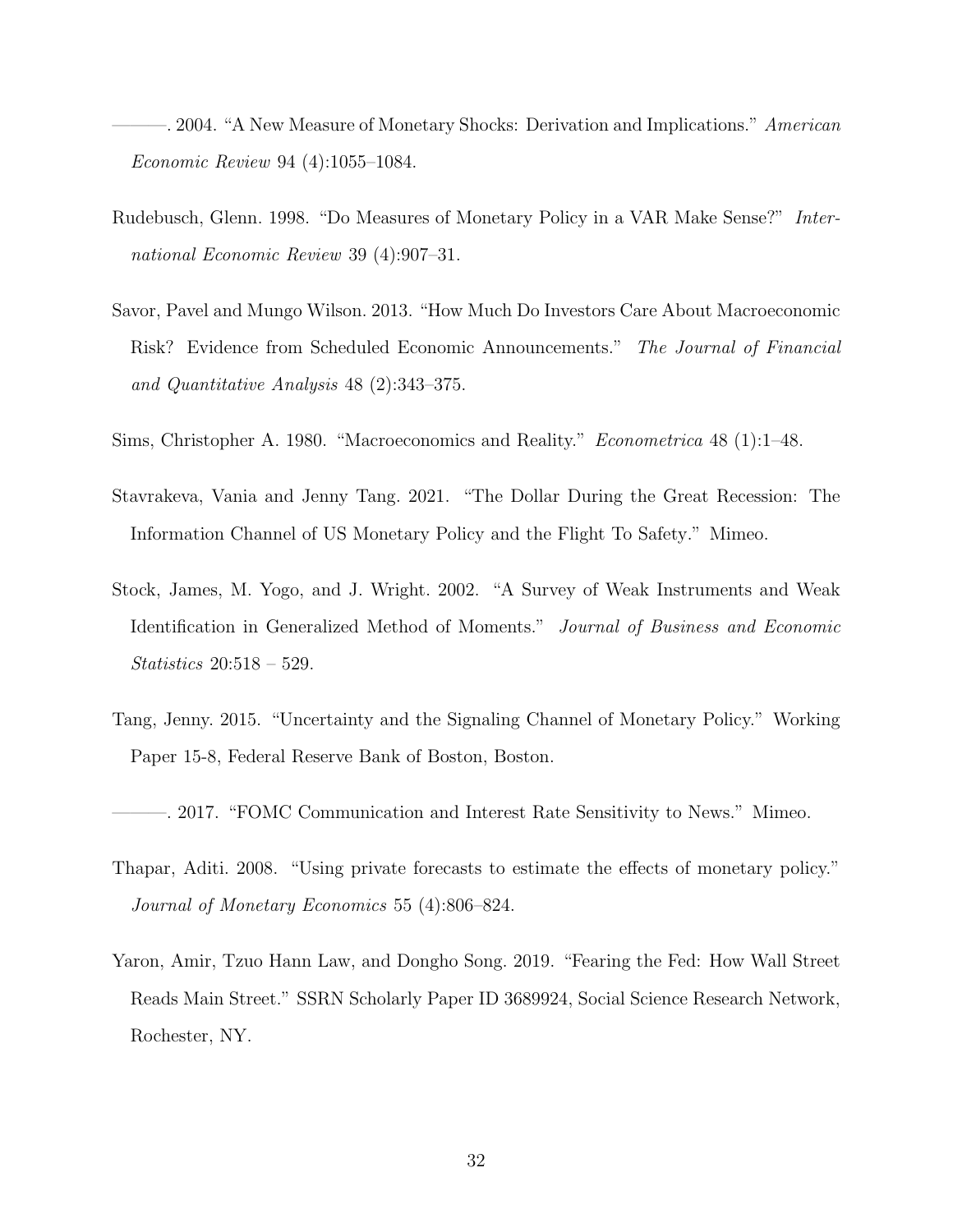## Appendix

## <span id="page-33-0"></span>A Identifying multiple shocks in an external instruments SVAR

This section provides the derivations underlying the identification scheme in our SVAR.<sup>[20](#page-33-1)</sup>

Consider the reduced-form representation of a structural VAR:

$$
y_t = \psi_1 y_{t-1} + \dots + \psi_p y_{t-p} + u_t,
$$

where the reduced-form residuals are linear in a set of structural shocks,

<span id="page-33-2"></span>
$$
u_t = B\varepsilon_t, \text{ with } \Sigma \equiv E[u_t u'_t]. \tag{4}
$$

This can be written in a one-lag companion form by stacking lags of  $y$  as follows:

$$
\left[\begin{array}{c}y_t \\ \vdots \\ y_{t-p+1}\end{array}\right] = \underbrace{\left[\begin{array}{ccc} \psi_1 & \dots & \psi_p \\ I & 0 & 0 \\ 0 & I & 0\end{array}\right]}_{\Psi}\left[\begin{array}{c}y_{t-1} \\ \vdots \\ y_{t-p}\end{array}\right] + \left[\begin{array}{c}u_t \\ 0 \\ 0\end{array}\right]
$$

Impulse responses to shock  $j$  are given by:

$$
\frac{\partial y_{t+h}}{\partial \varepsilon_{j,t}} = \Psi^h B_j.
$$

where  $B_j$  is the j-th column of B.

Estimates of  $\{\Psi, \Sigma\}$  can be obtained using a variety of methods including standard OLS or Bayesian estimation. The classic SVAR identification issue is that we have  $E[u_t u_t]$  $\left[\begin{smallmatrix} t\ \ \ \end{smallmatrix}\right] =$  $BB' = \Sigma$ , but since this matrix is symmetric, we don't have enough equations to identify all the elements of the matrix  $B$ . Therefore, we need to impose additional restrictions to obtain the structural coefficients.

For the derivations, we partition variables and matrices into policy and non-policy blocks:

$$
u_t = \begin{bmatrix} u_t^p \\ u_t^q \end{bmatrix}, \quad \varepsilon_t = \begin{bmatrix} \varepsilon_t^p \\ \varepsilon_t^q \end{bmatrix}, \quad \text{and } B = \begin{bmatrix} B_p & B_q \end{bmatrix},
$$
  
with  $B_p = \begin{bmatrix} B_{pp} \\ B_{qp} \end{bmatrix}$  and  $B_q = \begin{bmatrix} B_{qp} \\ B_{qq} \end{bmatrix}$ .

The variables  $u_t^p$  and  $u_t^q$  are reduced-form residuals from the equations for policy indicators and the remaining variables, respectively, and  $\varepsilon_t^p$  and  $\varepsilon_t^q$  are our policy shocks of interest and the remaining shocks, respectively. We will apply this same partitioning convention later to

<span id="page-33-1"></span> $^{20}$ One version of this method is also outlined in [Lakdawala](#page-30-7) [\(2019\)](#page-30-7).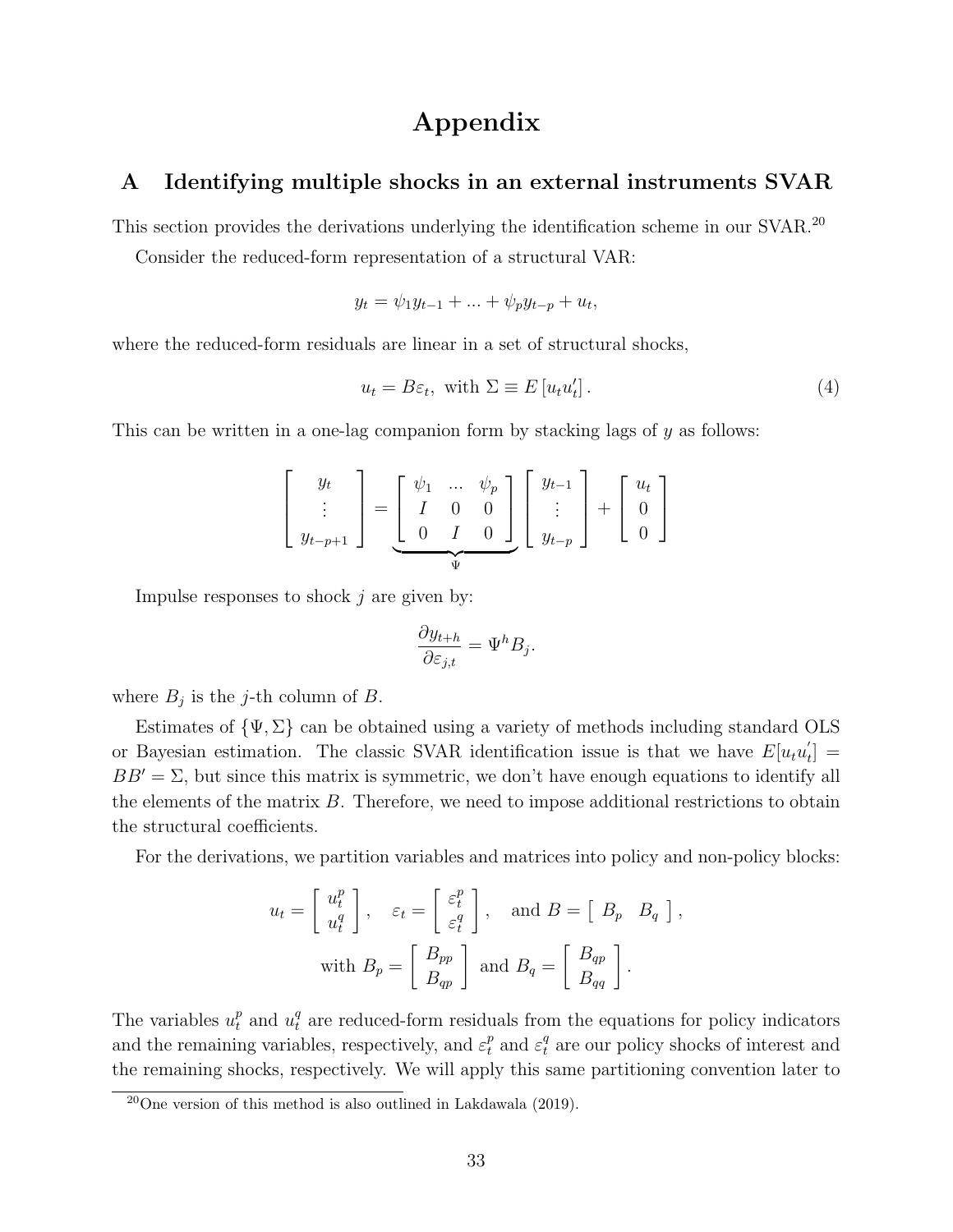other related matrices as well.

To identify the impulse responses to any of the structural shocks,  $\varepsilon_t$ , we need to identify the columns  $B_p$  of the matrix B. We use external instruments as in [Mertens and Ravn](#page-30-1) [\(2013\)](#page-30-1), [Gertler and Karadi](#page-29-2) [\(2015\)](#page-29-2), and more recently [Lakdawala](#page-30-7) [\(2019\)](#page-30-7). Let  $Z_t$  denote the set of instruments that satisfy:

$$
E\left[Z_t \varepsilon_t^{p\prime}\right] = \psi \text{ and } E\left[Z_t \varepsilon_t^{q\prime}\right] = 0
$$

We denote the diagonal shock variance-covariance matrix by  $\Omega \equiv E[\varepsilon_t \varepsilon'_t]$ . We also denote the number of VAR variables with n where we have  $n_p = 2$  policy variables/shocks and  $n_q$ remaining variables.

Note that given the conditions above, we have

<span id="page-34-0"></span>
$$
E\left[Z_t u_t'\right] = E\left[Z_t \left(B_p \varepsilon_t^p + B_q \varepsilon_t^q\right)'\right] = \psi B_p',\tag{5}
$$
\n
$$
E\left[Z_t u_t'\right] \left(E\left[u_t u_t'\right]\right)^{-1} E\left[u_t Z_t'\right] = \psi B_p' \left(E\left[\left(B\varepsilon_t\right) \left(B\varepsilon_t\right)'\right]\right)^{-1} B_p \psi'
$$
\n
$$
= \psi B_p' \left(B'\right)^{-1} \Omega^{-1} B^{-1} B_p \psi'
$$
\n
$$
= \psi \Omega_{pp}^{-1} \psi',\tag{6}
$$
\n
$$
\text{since } B^{-1}B = \left[B^{-1} B_p \ B^{-1} B_q\right] = I_n \Rightarrow B^{-1} B_p = \left[\begin{array}{c} I_{n_p} \\ 0_{n_q \times n_p} \end{array}\right],
$$

where  $I_j$  denotes an identity matrix of size j, and  $0_{i \times j}$  denotes a zero matrix of size  $i \times j$ .

Equations [\(5\)](#page-34-0) and [\(6\)](#page-34-0) together add up to  $\frac{n_p(n_p+2n+1)}{2}$  equations with  $(n + n_p) n_p$  unknowns. Thus, we need  $\frac{n_p(n_p-1)}{2}$  additional restrictions.

Our assumption that the macro news interest rate surprise does not correlate with the monetary shock amounts to restricting one of the elements of  $\psi$  to be zero. We can then order variables and shocks such that  $\psi$  is lower triangular. Then,  $\tilde{\psi} \equiv \psi \Omega_{pp,root}^{-1}$ , where  $\Omega_{pp,root}$  denotes an element-wise square root of the diagonal variance matrix  $\Omega_{pp}$ , will also be lower-triangular and can therefore be obtained by a Cholesky decomposition of  $E[Z_t u'_t] (E[u_t u'_t])^{-1} E[u_t Z'_t].$ 

Using  $\tilde{\psi}$ , we can obtain the following:

$$
B_p \Omega_{pp,root} = E[u_t Z'_t] \left(\tilde{\psi}'\right)^{-1}.
$$

Lastly, we normalize the shocks so that each has a unit effect on one of the VAR variables such that  $B_p$  has a row of ones. Since  $\Omega_{pp,root}$  is diagonal, the above expression becomes a system of  $n_p^2$  equations with  $n_p^2$  unknowns, thus allowing us to solve for the shock variances and the response matrix  $B_p$ <sup>[21](#page-34-1)</sup>

<span id="page-34-1"></span> $21$ It is more common in the external instruments SVAR literature to apply a slightly different unit-effect normalization such that the diagonal elements of  $B$  are ones. This alternate normalization or a unit variance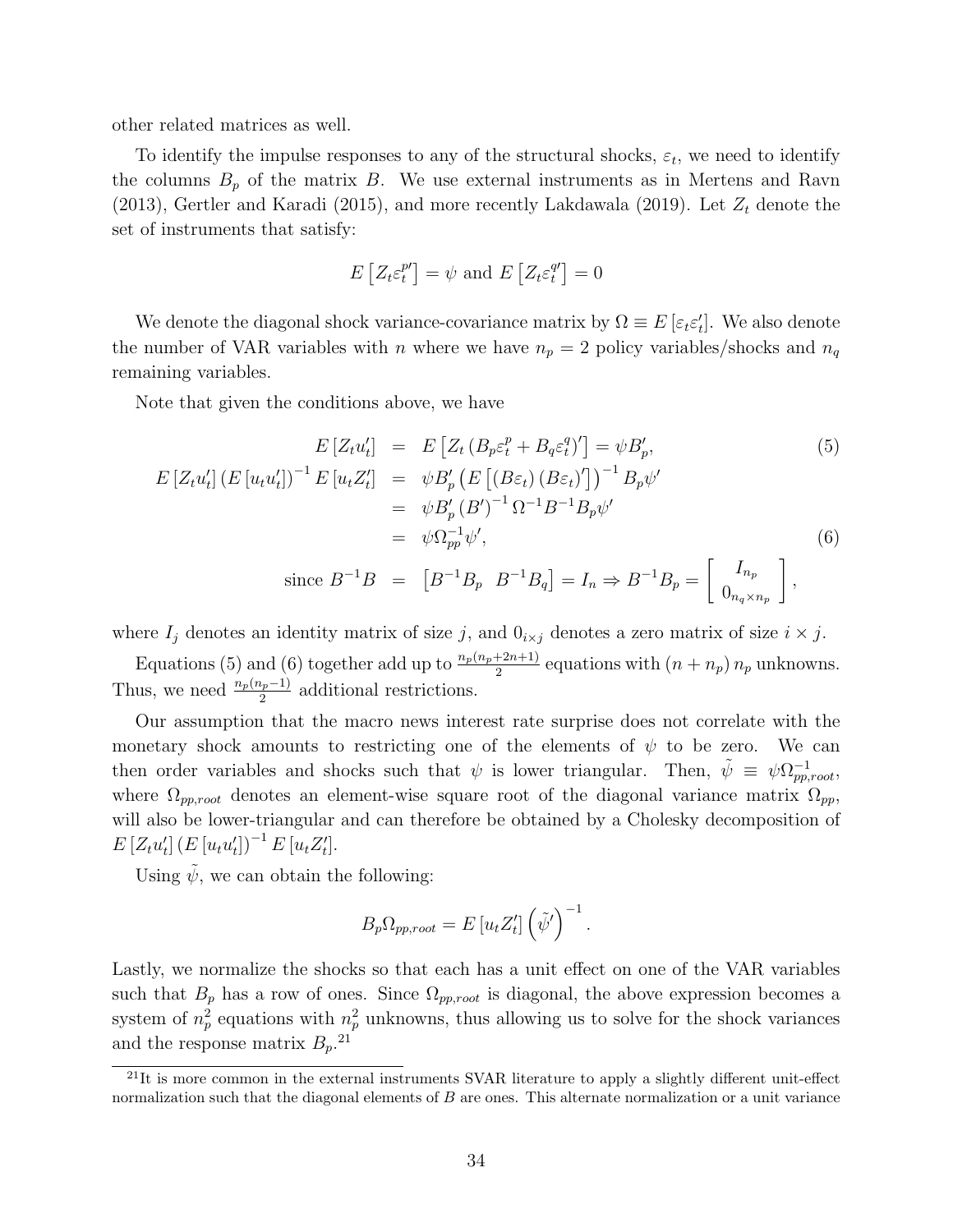#### A.1 Historical Decomposition

Using this identification procedure, we are able to obtain the historical series of the identified structural shocks.

To see this, first note that we can obtain the variance of the j-th structural shock using the following relationship:

$$
B'_j \Sigma^{-1} B_j = B'_j (B \Omega B')^{-1} B_j
$$
  
=  $B'_j B'^{-1} \Omega^{-1} B^{-1} B_j$   
=  $e'_j \Omega^{-1} e_j$   
=  $\frac{1}{\omega_j^2}$ ,

where  $e_j$  is a column selection vector with a one in the j-th position and zeros elsewhere, and we again use the fact that  $B^{-1}B_j = e_j$  since  $B^{-1}B = I_n$ .

We can obtain the standardized structural shock as follows:

$$
B'_j \Sigma^{-1} u_t = B'_j (B \Omega B')^{-1} u_t
$$
  
=  $B'_j B'^{-1} \Omega^{-1} B^{-1} u_t$   
=  $e'_j \Omega^{-1} \varepsilon_t$   
=  $\frac{\varepsilon_{j,t}}{\omega_j^2}$ ,

and therefore,

<span id="page-35-1"></span>
$$
\varepsilon_{j,t} = \frac{B_j' \Sigma^{-1}}{B_j' \Sigma^{-1} B_j} u_t.
$$
\n(7)

#### A.2 IV interpretation

In this section, we derive the IV interpretation of our identification. We do so for our specific case of  $n_p = 2$ , though we note that this method can be extended to the case of more shocks. For notational simplicity and without loss of generality, we also assume that the vector of structural shocks is ordered such that our two shocks of interest are the first two; that is, that  $B_p = [B_1 B_2]$ .

Then, using our assumption of  $\psi$  being lower triangular and our unit-effect normalizations of  $B_{11} = B_{12} = 1$ , we obtain the following relationship:

<span id="page-35-0"></span>
$$
E\left[Z_t u_t'\right] = \psi B_p = \left[\begin{array}{cc} \psi_{11} & 0\\ \psi_{21} & \psi_{22} \end{array}\right] \left[\begin{array}{c} B_1'\\ B_2' \end{array}\right].\tag{8}
$$

normalization that scales shocks such that the diagonal elements of  $\Omega_{pp}$  are just alternate ways to scale the structural shocks and, correspondingly, the impulse responses.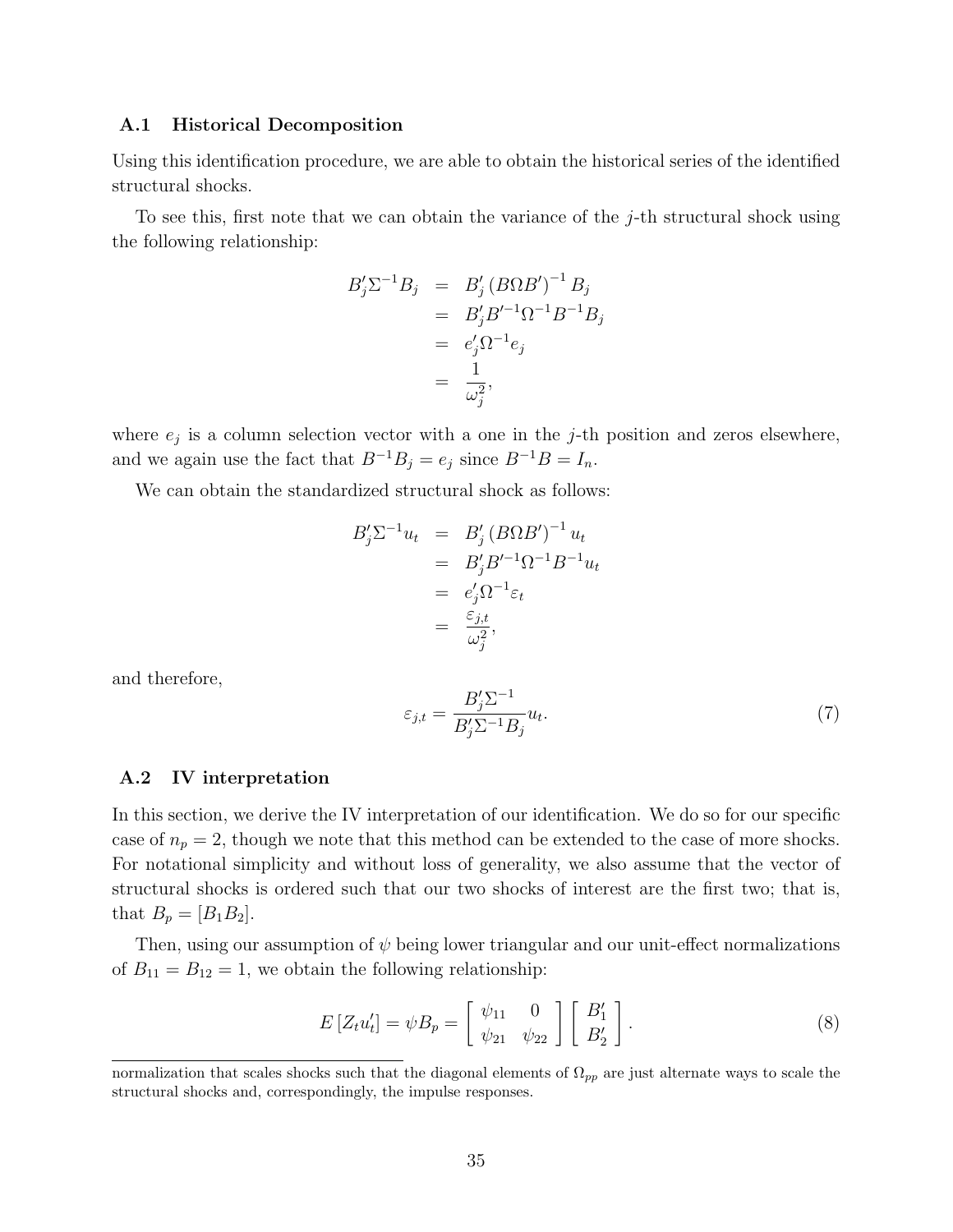Focusing first on the first rows of the matrices in this expression, we have:

$$
E[Z_{1,t}u_t] = \psi_{11}B'_1
$$
  
\n
$$
\Rightarrow \psi_{11} = E[Z_{1,t}u_{1,t}] \text{ and } B_{j1} = \frac{E[Z_{1,t}u_{j,t}]}{E[Z_{1,t}u_{1,t}]}.
$$

Thus, the contemporaneous response of variable j to the first shock,  $B_{j1}$ , can be interpreted as IV estimates of the j-th reduced-form residual regressed on the first reduced-form residual instrumented by  $Z_{1,t}$ . This is the same as in the single shock, single instrument case, as we assume that  $Z_{1,t}$  is correlated only with the first shock.

To derive the responses to the second shock,  $B_2$ , we use the second row from equation  $(8)$ and the following additional equations coming from the relationship between the variances of the shocks and reduced-form residuals.

$$
E\left[Z_t u_t'\right] \left(E\left[u_t u_t'\right]\right)^{-1} E\left[u_t Z_t'\right] = \begin{bmatrix} \psi_{11} & 0 \\ \psi_{21} & \psi_{22} \end{bmatrix} \begin{bmatrix} B_1' \\ B_2' \end{bmatrix} \Sigma^{-1} \begin{bmatrix} B_1 & B_2 \end{bmatrix} \begin{bmatrix} \psi_{11} & \psi_{21} \\ 0 & \psi_{22} \end{bmatrix}
$$
  

$$
= \begin{bmatrix} \psi_{11} & 0 \\ \psi_{21} & \psi_{22} \end{bmatrix} \begin{bmatrix} \omega_{11}^{-2} & 0 \\ 0 & \omega_{22}^{-2} \end{bmatrix} \begin{bmatrix} \psi_{11} & \psi_{21} \\ 0 & \psi_{22} \end{bmatrix}
$$
  

$$
= \psi \Omega_{pp}^{-1} \psi
$$

This relationship between symmetric matrices yields three scalar equations that give the following solutions for the variances of the two shocks and another condition involving  $B_2$ :

$$
\omega_{11}^{-2} = B_1' \Sigma^{-1} B_1
$$

$$
\psi_{11}\psi_{21}\omega_{11}^{-2} = \psi_{11} [\psi_{21}B_1'\Sigma^{-1}B_1 + \psi_{22}B_1'\Sigma^{-1}B_2]
$$
  
=  $\psi_{11}\psi_{21}\omega_{11}^{-2} + \psi_{11}\psi_{22}B_1'\Sigma^{-1}B_2$   
 $\Rightarrow B_1'\Sigma^{-1}B_2 = 0$ 

<span id="page-36-0"></span>
$$
\psi_{21}^2 \omega_{11}^{-2} + \psi_{22}^2 \omega_{22}^{-2} = \psi_{21}^2 B_1' \Sigma^{-1} B_1 + 2 \psi_{21} \psi_{22} B_1' \Sigma^{-1} B_2 + \psi_{22}^2 B_2' \Sigma^{-1} B_2
$$
  
\n
$$
\Rightarrow \omega_{22}^{-2} = B_2' \Sigma^{-1} B_2
$$
\n(9)

Combining equation [\(9\)](#page-36-0) with the second row of equation [\(8\)](#page-35-0) and using our solution for the first structural shock in equation [\(7\)](#page-35-1) gives

$$
\psi_{21} = \frac{B_1' \Sigma^{-1} E \left[ u_t Z_{2,t} \right] - \psi_{22} B_2' \Sigma^{-1} B_1}{B_1' \Sigma^{-1} B_1} = \frac{E \left[ Z_{2,t} B_1' \Sigma^{-1} u_t \right]}{B_1' \Sigma^{-1} B_1} = E \left[ Z_{2,t} \varepsilon_{1,t} \right].
$$

From here, we can substitute this solution for  $\psi_{21}$  into each element in the second row of equation [\(8\)](#page-35-0) to obtain the following solutions for  $\psi_{22}$  and the remaining responses  $B_{j2}$  for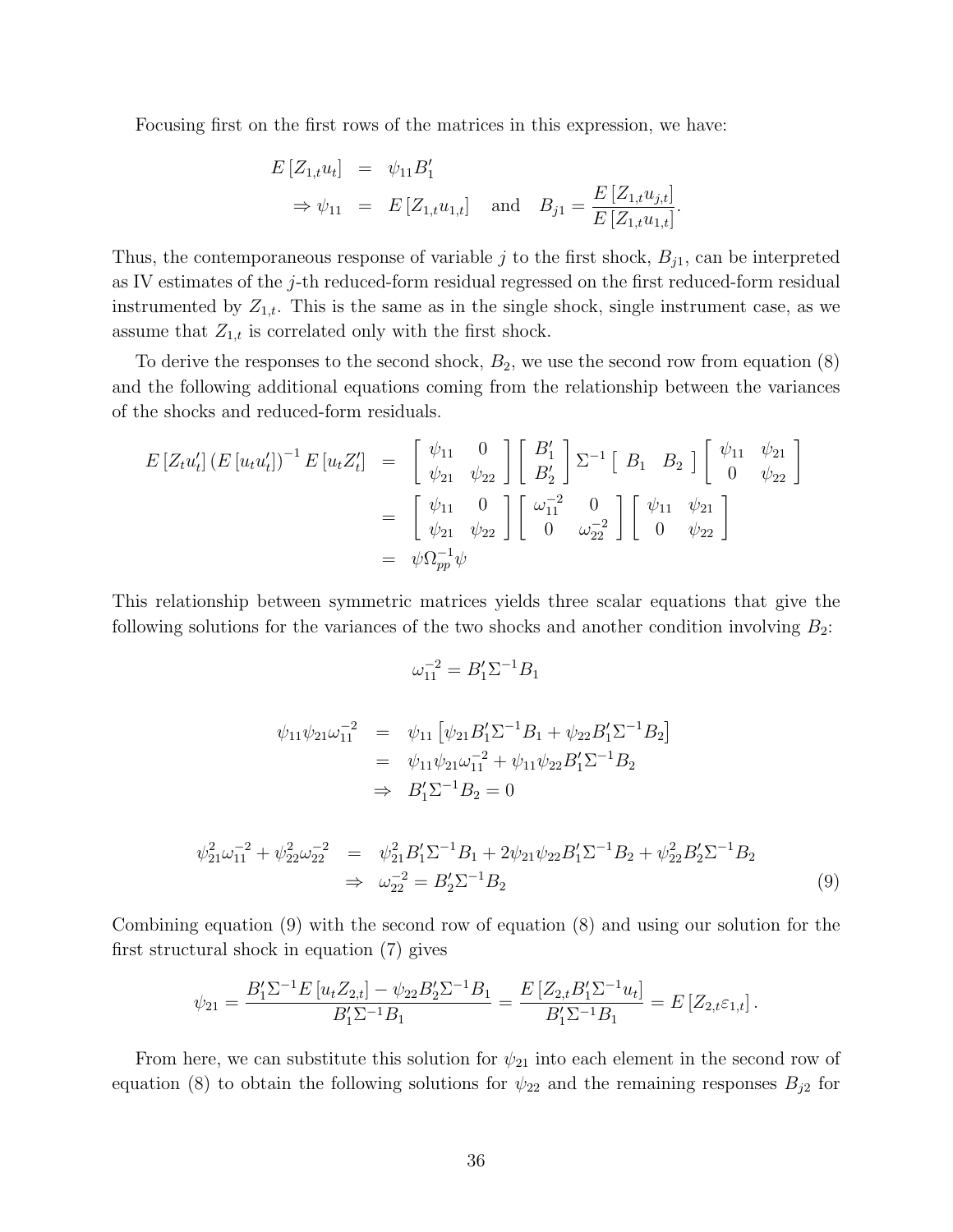$j \in 2, ..., n$ :

$$
\psi_{22} = E[Z_{2,t}u_{1,t}] - \psi_{21}
$$
\n
$$
= E[Z_{2,t}u_{1,t}] - E[Z_{2,t}\varepsilon_{1,t}],
$$
\n
$$
B_{j2} = \frac{E[Z_{2,t}u_{j,t}] - \psi_{21}B_{j1}}{\psi_{22}}
$$
\n
$$
= \frac{E[Z_{2,t}u_{j,t}] - E[Z_{2,t}\varepsilon_{1,t}]B_{j1}}{E[Z_{2,t}u_{1,t}] - E[Z_{2,t}\varepsilon_{1,t}]}
$$
\n
$$
= \frac{E[Z_{2,t}u_{j,t}] - E[Z_{2,t}\varepsilon_{1,t}] \frac{E_{t}[\varepsilon_{1,t}u_{j,t}]}{E[\varepsilon_{1,t}^{2}]}}{E[Z_{2,t}u_{1,t}] - E[Z_{2,t}\varepsilon_{1,t}] \frac{E_{t}[\varepsilon_{1,t}u_{1,t}]}{E[\varepsilon_{1,t}^{2}]}}
$$
\n
$$
= \frac{E_{t}[\tilde{Z}_{2,t}u_{j,t}]}{E_{t}[\tilde{Z}_{2,t}u_{1,t}]} \quad \text{where } \tilde{Z}_{2,t} \equiv Z_{2,t} - \frac{E[Z_{2,t}\varepsilon_{1,t}]}{E[\varepsilon_{1,t}^{2}]}\varepsilon_{1,t}.
$$

To obtain the final expression, we use the fact that  $B_{j1} = \frac{E_t[\varepsilon_{1,t}u_{j,t}]}{E[\varepsilon_{2}]}$  $\frac{E[\varepsilon_{1,t}u_{j,t}]}{E[\varepsilon_{1,t}^2]}$  based on the relationship defined in [\(4\)](#page-33-2) and that  $B_{11} = 1$  based on our unit effect normalization. Note that this final expression shows that  $B_{j2}$  is the population IV estimate of  $u_{j,t}$  regressed on  $u_{1,t}$  instrumented by an instrumental variable that is constructed as the residual of  $Z_{2,t}$  regressed on the identified shock  $\varepsilon_{1,t}$ .

In other words, we can identify the first structural shock  $\varepsilon_{1,t}$  using an instrument correlated only with that shock. Then using this estimate, we can purge the shock from the instrumental variable  $Z_{2,t}$  that is correlated with both shocks of interest. Doing so creates an instrument that is valid for identifying the second shock of interest  $\varepsilon_{2,t}$  using the same IV method as the single shock case.

Note that equation [\(7\)](#page-35-1) yields the solution for any shock j once its response vector  $B_j$  is identified. Thus, this method can be extended sequentially to an arbitrary number of shocks as long as  $\psi$  is triangular.

This method parallels the case of assumptions that yield zero restrictions on B, which then allows internal instruments for structural shocks to be created using the reduced-form VAR residuals.